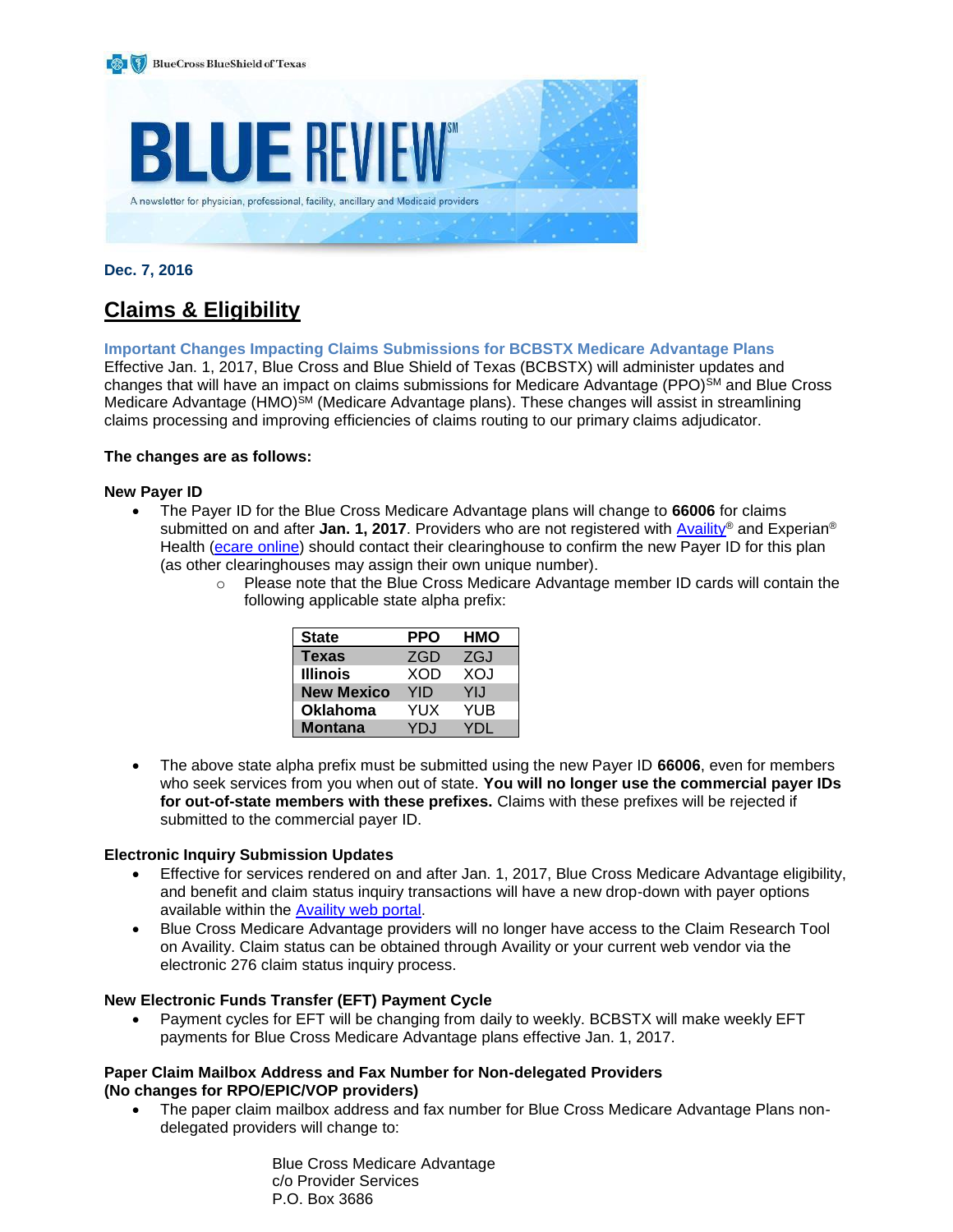Scranton, Pa. 18505 Fax: 855-674-9192

 Effective Feb. 1, 2017, claims received at the old BCBSTX mailbox will be rejected with a letter informing providers to resubmit to the above correct mailbox.

### **New Processes and Format for Payments**

- EFT trace number:
	- $\circ$  Blue Cross Medicare Advantage Plans will start with a source code of "M" instead of "C"
- A new process will be implemented for claims overpayment recovery:
	- $\circ$  ERM (Electronic Refund Management) claims refund and inquiry process post Jan. 1, 2017, will **not** be available through ERM.
		- Request for refund letters will be sent by mail for all providers.
		- Providers may submit requested and voluntary refunds to the new lockbox listed above.

#### **Electronic Remittance Advice (835 ERA)**

- 835 ERA files will be distributed to the address associated with the billing provider's Tax ID, rather than being distributed to multiple locations.
- EPS (Electronic Payment Summary) will not be available for providers post Jan. 1, 2017. However, for ERA and non-ERA receivers, Provider Claim Summaries (PCS) will be sent by mail.
- As a current ERA receiver for Blue Cross Medicare Advantage plans, you will not need to re-enroll under the new Payer ID.
- The Payer ID on the 835 ERA will now match the Payer ID that is submitted on the claim (if submitting Blue Cross Medicare Advantage claims using 66006, then the ERA Payer ID will also reflect 66006).

We appreciate your patience during this transition. BCBSTX will be providing additional information on these changes in the coming months. These changes will be noted on the [BCBSTX website](http://www.bcbstx.com/provider/) and in the provider manuals accordingly. Please continue to watch for further information on the BCBSTX website and in this newsletter.

Member eligibility and benefits should be checked prior to every scheduled appointment. Eligibility and benefit quotes include membership status, coverage status and other important information, such as applicable copayment, coinsurance and deductible amounts. It is strongly recommended that providers ask to see the member's ID card for current information and a photo ID to guard against medical identity theft. When services may not be covered, members should be notified that they may be billed directly.

If you have any questions or if you need additional information, please contact your BCBSTX [Network](http://www.bcbstx.com/provider/contact_us.html)  [Management Representative.](http://www.bcbstx.com/provider/contact_us.html)

*Availity is a registered trademark of Availity, LLC. Availity is a partially owned subsidiary of Health Care Service Corporation, a Mutual Legal Reserve Company (HCSC), an independent licensee of the Blue Cross and Blue Shield Association. Availity operates a health information network to provide electronic information exchange services to medical professionals. Availity provides administrative services to BCBSTX, a Division of HCSC. BCBSTX makes no endorsement, representations or warranties regarding any products or services offered by independent third party vendors. If you have any questions about the products or services offered by such vendors, you should contact the vendors directly.*

**---------------------------------------------------------------------------------------------------------------------------------**

# **Clinical Resources**

#### **Reminder: Medical Necessity Review of Observation Services**

As a reminder, it is the policy of Blue Cross and Blue Shield of Texas (BCBSTX) to provide coverage for observation services when it is determined to be medically necessary based on the medical criteria and guidelines as outlined in the [Milliman Care Guidelines](https://www.mcg.com/). Claims for observation services are subject to postservice review, and BCBSTX may request medical records for the determination of medical necessity.

#### **When medical records are requested, documentation should include the following information:**

• The attending physician's order for observation care with clock time (or clock time can be noted in the nurse's observation admission note)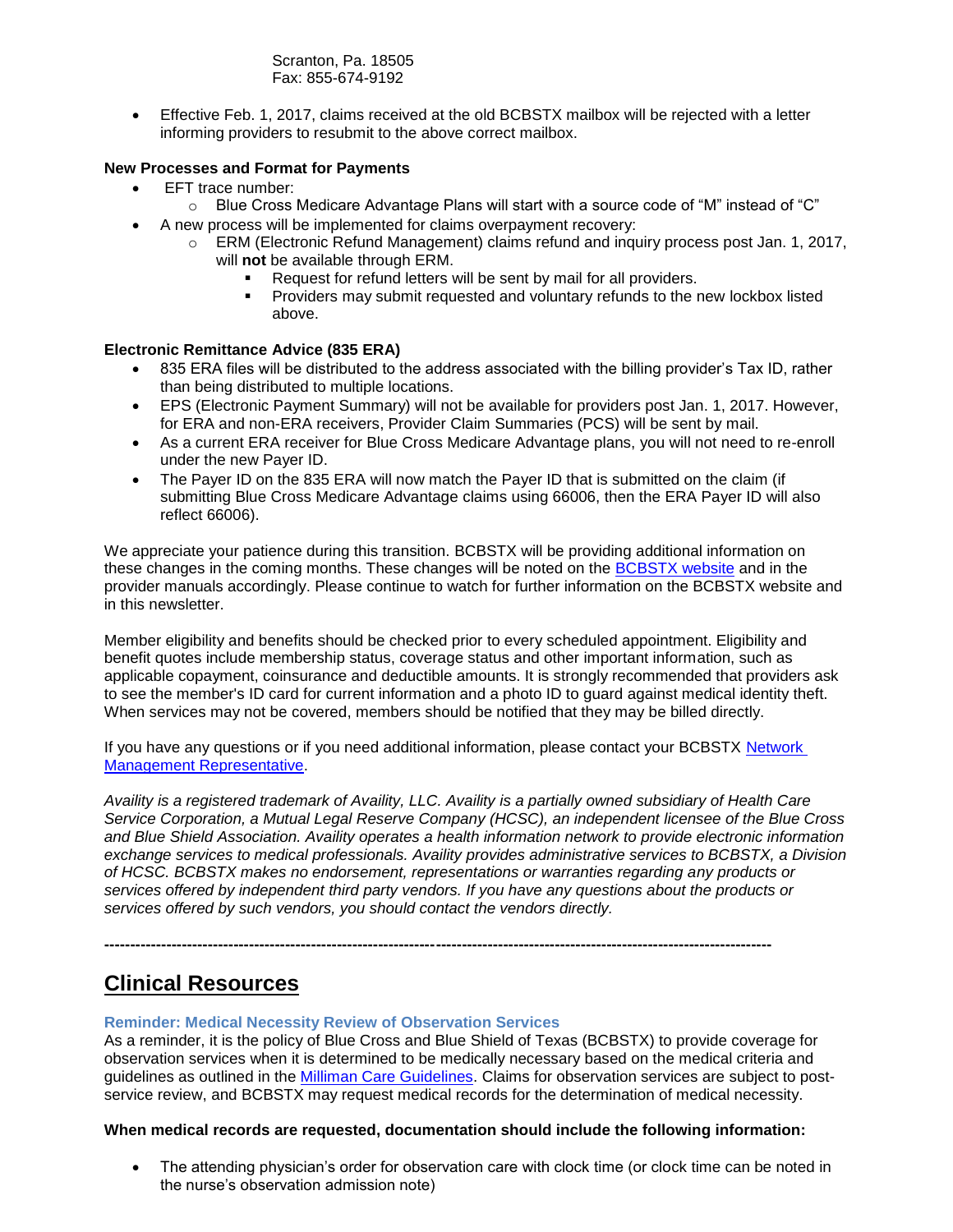The physician's admission and progress notes confirming the need for observation care

**---------------------------------------------------------------------------------------------------------------------------------**

- The supporting diagnostic and/or ancillary testing reports
- The admission progress notes (with the clock time) outlining the patient's condition and treatment
- The discharge notes (with clock time) with discharge order and nurse's notes
- Itemized bill

**Reminder: 2017 Updates to the Blue Cross Medicare Advantage (PPO)SM and Blue Cross Medicare Advantage (HMO)SM Preauthorization Lists**

Blue Cross and Blue Shield of Texas (BCBSTX) has updated the list of procedures requiring preauthorization for our [Blue Cross Medicare Advantage](http://www.bcbstx.com/provider/pdf/bma-preauth-2017.pdf) (PPO) and [Blue Cross Medicare Advantage](http://www.bcbstx.com/provider/pdf/bcma-preauth-2017.pdf)  [\(HMO\)](http://www.bcbstx.com/provider/pdf/bcma-preauth-2017.pdf) plans. Both updated preauthorization lists will be **effective Jan. 1, 2017**. If you are not participating in the Blue Cross Medicare Advantage (PPO) network or Blue Cross Medicare Advantage (HMO) network, disregard the information pertaining to that plan.

BCBSTX will require notification of inpatient admission for post stabilization care within one business day following treatment of an emergency medical condition. Failure to timely notify BCBSTX and obtain preapproval for further post-stabilization care services may result in denial of the claim(s) for such poststabilization care services, which cannot be billed to the member pursuant to your provider agreement with BCBSTX.

Additionally, when a Blue Cross Medicare Advantage (PPO) or Blue Cross Medicare Advantage (HMO) member arrives at the facility for an elective admission, providers should notify the BCBSTX Utilization Management Department in order to assist in patient care coordination.

The updated preauthorization lists are linked above. They are also located on Standards & Requirements tab[/General Reimbursement Information](http://www.bcbstx.com/provider/gri/index.html) area.

As a reminder, iExchange® – our automated referral and preauthorization tool – is available 24 hours a day, seven days a week (with the exception of every third Sunday of the month when the system is unavailable from 11 a.m. to 3 p.m. CT). iExchange is accessible to physicians, professional providers and facilities contracted with BCBSTX. For more information or to set up a new account, complete and submit the [iExchange online enrollment form.](https://www.bcbstx.com/forms/provider/iexchange_questionnaire.html)

If you have any questions or if you need additional information, please contact your BCBSTX [Network](http://www.bcbstx.com/provider/contact_us.html)  [Management Representative.](http://www.bcbstx.com/provider/contact_us.html)

**---------------------------------------------------------------------------------------------------------------------------------**

**Reminder: Notification for Inpatient Admission for Post-stabilization Care Required Within One Business Day for Blue Cross Medicare Advantage (PPO)SM and Blue Cross Medicare Advantage (HMO)SM Members**

Effective Jan. 1, 2017, Blue Cross and Blue Shield of Texas (BCBSTX) will require notification of inpatient admission for post-stabilization care within one business day following the treatment of an emergency medical condition. This requirement applies to Blue Cross Medicare Advantage (PPO) and Blue Cross Medicare Advantage (HMO) plans.

Post-stabilization notification of inpatient admissions allows BCBSTX to evaluate the appropriateness of the setting of care and other criteria for coverage purposes. It aids in early identification of members who may benefit from specialty programs available from BCBSTX, such as Case Management, Care Coordination and Early Intervention (CCEI), or Longitudinal Care Management (LCM).

Notification also allows BCBSTX to assist the member with discharge planning. **Failure to timely notify BCBSTX and obtain pre-approval for further post-stabilization care services may result in denial of the claim(s) for such post-stabilization care services**, **which cannot be billed to the member pursuant to your provider agreement with BCBSTX**. You can submit a notification for post stabilization care services through our secure provider portal via *[iExchange](https://www.bcbstx.com/provider/tools/iexchange_index.html)®*, or by phone, using the number on the member's ID card. Timely post stabilization notification of inpatient admission does not guarantee payment.

In the event of a claim denial that includes emergency care services, the provider can rebill the claim for the emergency services (including stabilization services), as well as post-stabilization care services for which BCBSTX may be financially responsible for possible re-adjudication by BCBSTX.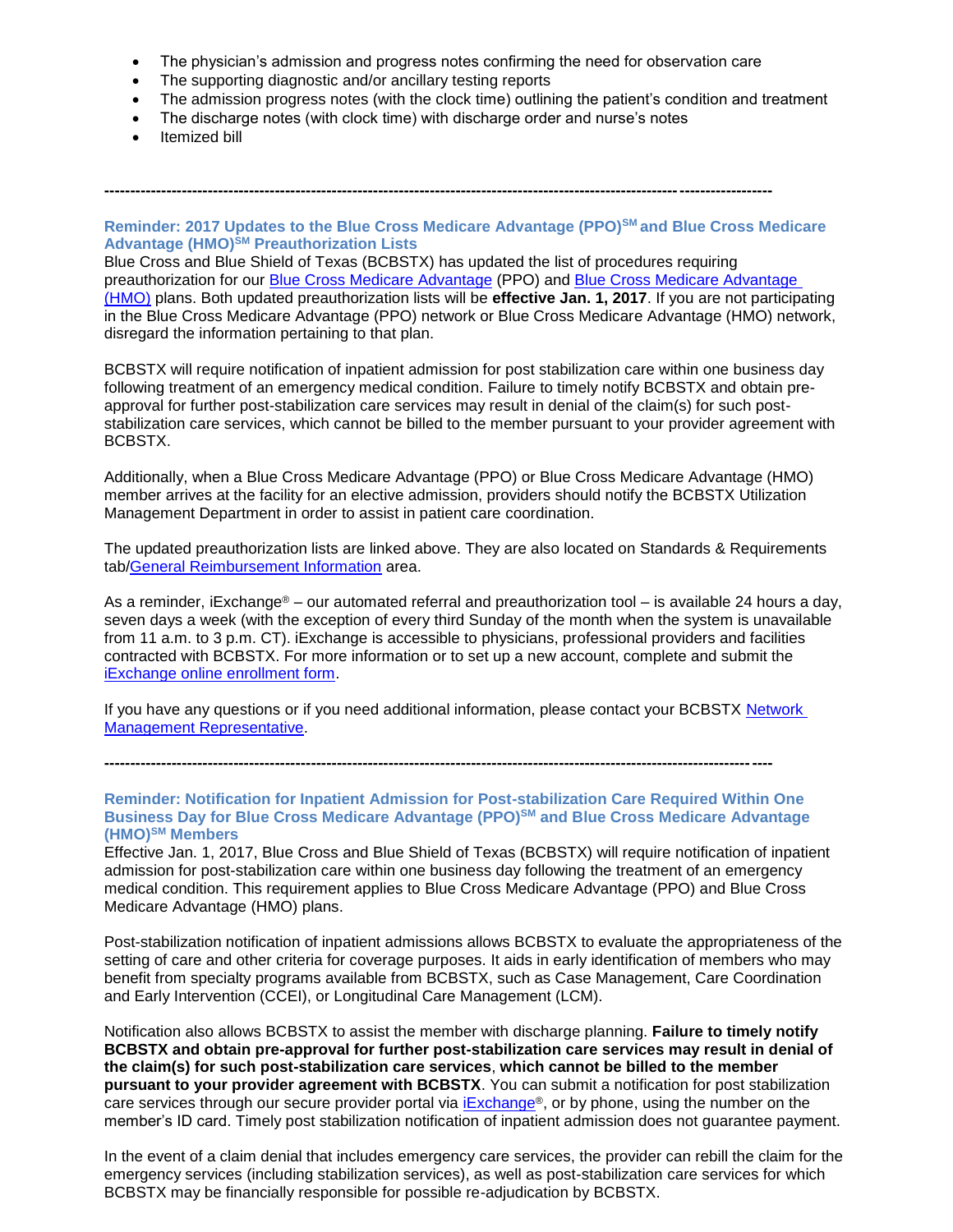## **Reminder: Update to Blue Advantage HMOSM and Blue Advantage PlusSM HMO**

**Preauthorization/Referral List – Preauthorization Required for Specific Outpatient Surgeries** Effective Jan.1, 2017, there will be a requirement for a preauthorization for a designated list of surgical CPT codes if performed in an **outpatient hospital setting** for members enrolled in **Blue Advantage HMO or Blue Advantage Plus HMO**. Preauthorization for these services is processed through Medical Management Review, by calling the number on back of the member's ID card.

The updated **Blue Advantage HMO and Blue Advantage Plus HMO Preauthorization/Referral Requirements List** reflecting the applicable CPT codes is located in the [General Reimbursement](http://www.bcbstx.com/provider/gri)  [Information](http://www.bcbstx.com/provider/gri) section of the Standards and Requirements tab on our website.

**---------------------------------------------------------------------------------------------------------------------------------**

#### **At Blue Cross and Blue Shield of Texas (BCBSTX), we use preauthorization requirements to:**

- help make sure that the service or drug being requested is medically necessary and appropriate,
- follow up-to-date medical recommendations,
- make sure the most economical treatment is being used and not duplicated
- ensure the service is actually helping.

This is one of many things we are doing to make the health care system work better – focusing on improving health care delivery, as well as finding solutions to aid in reducing unnecessary health care costs for everyone. We want our members to receive the best health outcomes for all of the dollars spent on their care.

As noted on the preauthorization requirements list, you can use iExchange®, our automated referral and preauthorization tool for other applicable services. iExchange is available to physicians, professional providers and facilities that are contracted with BCBSTX, and is available 24 hours a day, seven days a week (with the exception of every third Sunday of the month when the system is unavailable from 11 a.m. to [3 p.m. CT\). For more information or to set up a new account, complete and submit the iExchange online](https://www.bcbstx.com/forms/provider/iexchange_questionnaire.html) enrollment form.

Member eligibility and benefits should be checked prior to every scheduled appointment. Eligibility and benefit quotes include membership status, coverage status and other important information, such as applicable copayment, coinsurance and deductible amounts. It is strongly recommended that providers **ask to see the member's ID card for current information** and a photo ID to guard against medical identity theft. When services might not be covered, members should be notified that they may be billed directly.

If you have any questions or if you need additional information, please contact your BCBSTX [Network](http://www.bcbstx.com/provider/contact_us.html)  [Management Representative.](http://www.bcbstx.com/provider/contact_us.html)

**---------------------------------------------------------------------------------------------------------------------------------**

#### **Reminder: New Preauthorization Requirement for Applied Behavior Analysis for Blue Choice PPOSM Members**

Effective Jan. 1, 2017, there will be a preauthorization requirement for Applied Behavior Analysis (ABA) for the treatment of Autism Spectrum Disorder for **Blue Choice PPO** members. Preauthorization for these services is processed through a Behavioral Health Medical Management review, by calling the number on the back of the member's ID card.

The updated **Blue Choice PPO Preauthorization Requirements list** is located under [Standards &](http://www.bcbstx.com/provider/gri/)  [Requirements/General Reimbursement](http://www.bcbstx.com/provider/gri/) Information in the General Reimbursements page of our website.

At Blue Cross and Blue Shield of Texas, we use preauthorization requirements to help make sure that the service or drug being requested is medically necessary and appropriate, follows up-to-date medical recommendations, is the most economical treatment, is not being duplicated and is actually helping.

This is one of many things we are doing to make the health care system work better – focusing on improving health care delivery, as well as finding solutions to aid in reducing unnecessary health care costs for everyone. We want our members to receive the best health outcomes for all of the dollars spent on their care.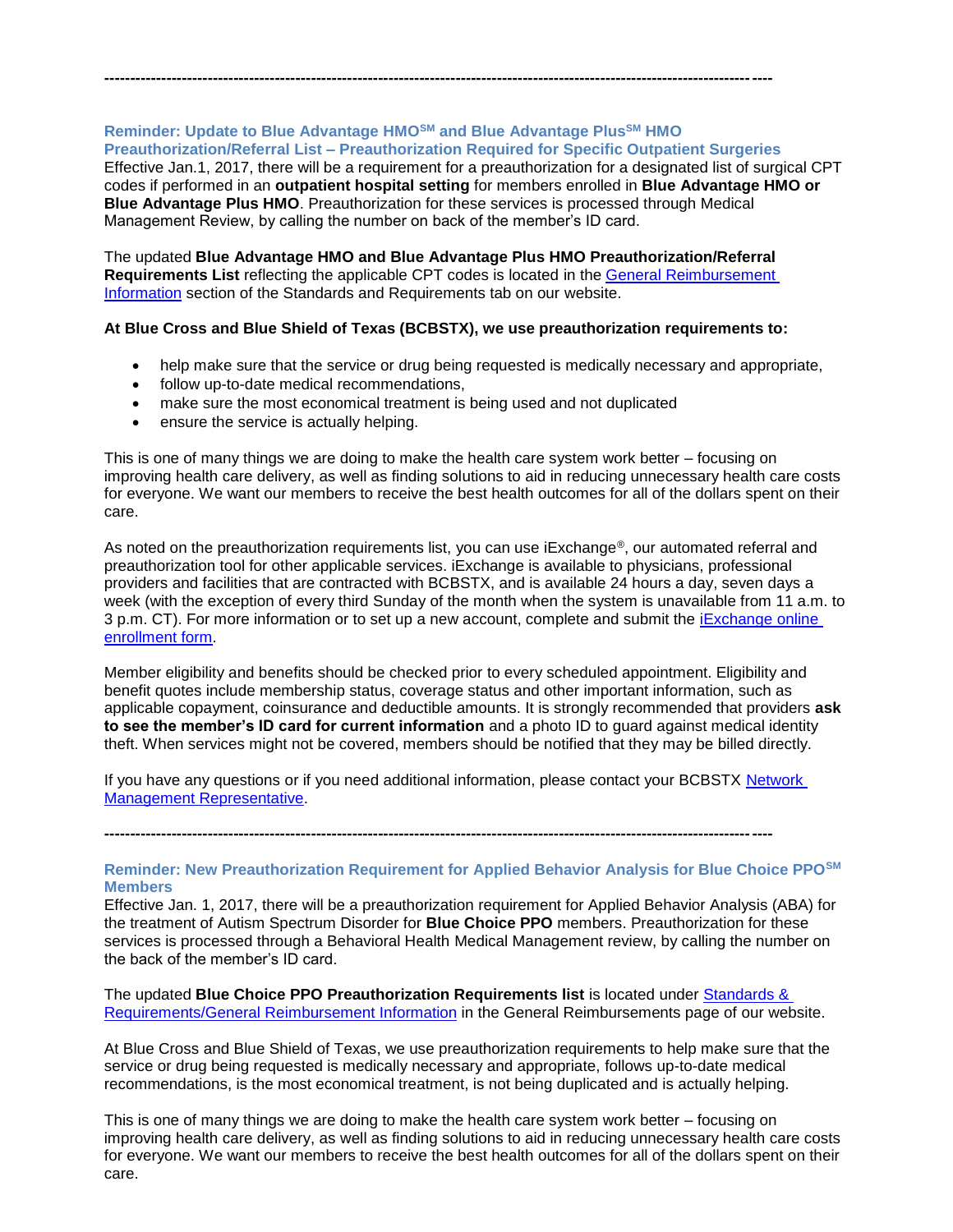### **Reminders:**

- The member must have an Autism Spectrum Disorder diagnosis from a qualified diagnostician.
- The ABA service provider must have the credentials necessary to conduct ABA services.
- An initial functional assessment, including a treatment plan that identifies any deficient skills and the appropriate interventions, must be completed.
- After the first authorization for ABA services, additional authorizations may require concurrent review to ensure the member continues to meet the medical necessity guidelines.
- iExchange® is not available for ABA preauthorization or behavioral health at this time, therefore please call the number on the back of the member's ID card for ABA preauthorization requests.

We will be providing additional information about ABA in the coming months on our provider website and in later issues of *Blue Review.* Be on the lookout for:

 **Preauthorization forms:** Diagnostic Physician/Specialist Evaluation, Provider Credentials Verification, Assessment Information and Initial Treatment Plan

#### **Eligibility and Benefit Quotes**

Member eligibility and benefits should be checked prior to every scheduled appointment. Eligibility and benefit quotes include membership status, coverage status and other important information, such as applicable copayment, coinsurance and deductible amounts. It is strongly recommended that providers **ask to see the member's ID card for current information** and a photo ID to guard against medical identity theft. When services might not be covered, members should be notified that they may be billed directly.

If you have any questions or if you need additional information, please contact your BCBSTX [Network](http://www.bcbstx.com/provider/contact_us.html)  [Management Representative.](http://www.bcbstx.com/provider/contact_us.html)

**---------------------------------------------------------------------------------------------------------------------------------**

# **Electronic Options**

### **Enroll Now for ERA and EFT through Availity®**

Effective Jan. 1, 2017, Blue Cross and Blue Shield of Texas (BCBSTX) Electronic Funds Transfer (EFT) and Electronic Remittance Advice (ERA) enrollment process will only be available electronically through Availity. When Availity is used to complete the ERA and EFT real-time enrollment, providers will receive a confirmation letter acknowledging the effective date of registration, which eliminates the burden of follow up associated with the paper enrollment process.

#### **Benefits of enrolling for ERA through Availity:**

- Faster remittance delivery
- Automatic posting capabilities
- Designate delivery to a specific clearinghouse or vendor

### **Benefits of enrolling for EFT through Availity:**

- Quicker receipt of payments
- No more waiting on mailed paper checks
- Direct deposit into bank account of choice

Once an organization is enrolled for ERA, providers and billing services gain the ability to use the Availity Remittance Viewer. This tool permits you to search, view, save and print remittance information, even if the ERA is delivered to an appointed receiver. Learn more about the [Remittance Viewer.](http://www.bcbstx.com/provider/tools/remittance_viewer_webinars.html)

Online ERA and EFT enrollment is available to registered Availity users. To register for Availity, simply go to [availity.com](https://www.availity.com/) and sign up today. For assistance with ERA and EFT registration through Availity or use of the Remittance Viewer tool, email a Provider Education Consultant at [ECommerceHotline@bcbsil.com](mailto:ECommerceHotline@bcbsil.com) or call 800-746-4614.

The current paper ERA and EFT enrollment forms on the BCBSTX provider website will be removed after Jan. 31, 2017, on [bcbstx.com/provider.](http://www.bcbstx.com/provider/)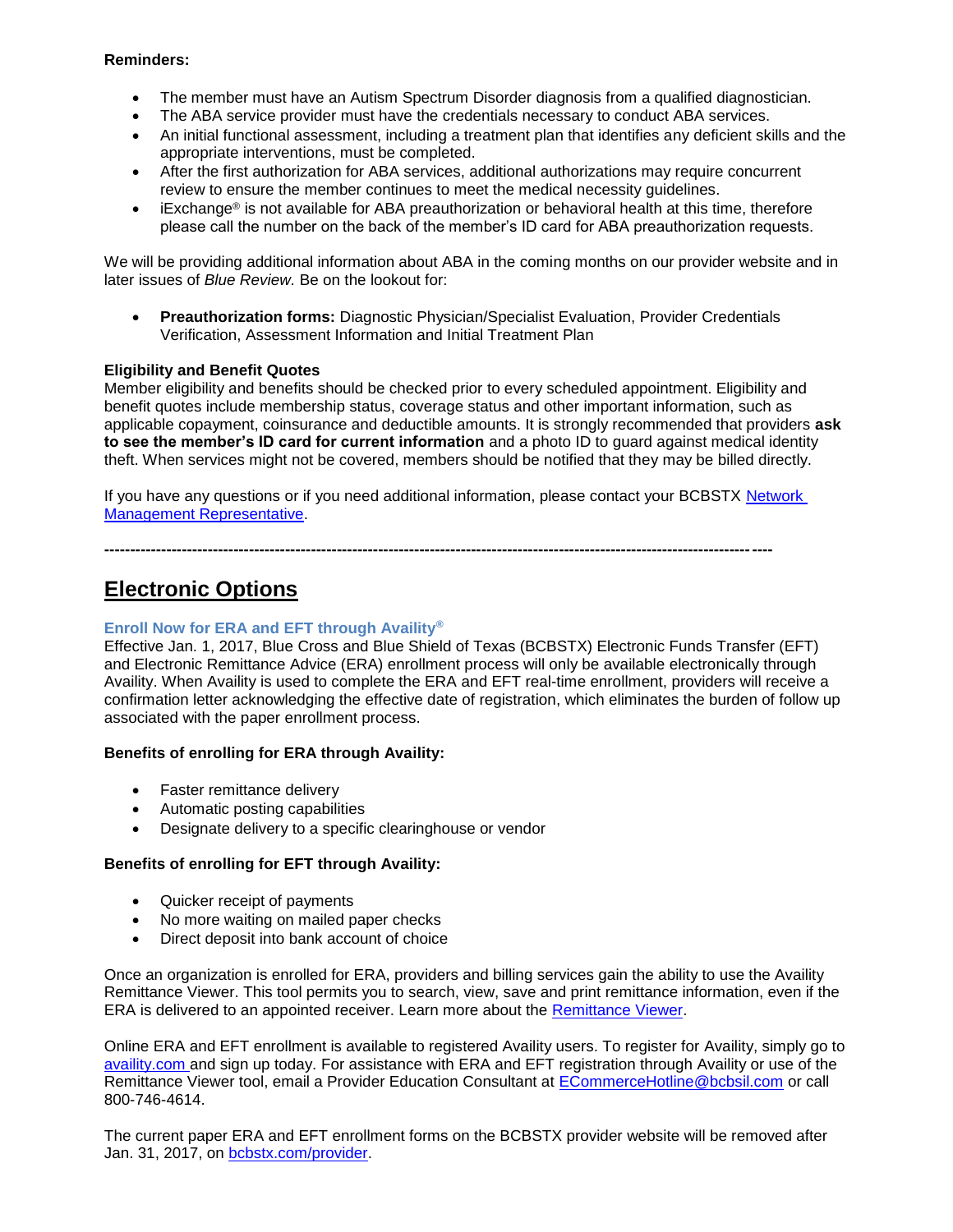*Availity is a registered trademark of Availity, LLC. Availity is a partially owned subsidiary of Health Care Service Corporation, a Mutual Legal Reserve Company (HCSC), an independent licensee of the Blue Cross and Blue Shield Association. Availity operates a health information network to provide electronic information exchange services to medical professionals. Availity provides administrative services to BCBSTX, a Division of HCSC. BCBSTX makes no endorsement, representations or warranties regarding any products or services offered by independent third party vendors. If you have any questions about the products or services offered by such vendors, you should contact the vendors directly.*

#### **Provider Claim Summary Paper-to-electronic Conversion Coming March 1, 2017**

**---------------------------------------------------------------------------------------------------------------------------------**

Blue Cross and Blue Shield of Texas (BCBSTX) recognizes that immediate access to the Provider Claim Summary (PCS) is vital for posting patient accounts and reconciling financials. Often times, providers who receive this information via post office mail are waiting on delivery, which delays administrative processes.

As of Dec. 12, 2016, a new report viewer application will be available in the BCBSTX branded Payer Spaces section on the Availity® [web portal.](https://www.availity.com/) This new tool permits you to readily view, download, save and/or print the PCS online as often as needed. This report viewer offers you the opportunity to obtain claim outcome results for multiple patients in one central location.

Effective March 1, 2017, claim summary information will be delivered through this online report viewer application, rather than distribution via paper mailing. This online alternative is an additional offering to our other electronic tools through Availity. If you currently rely on paper claim summaries, Availity registration is strongly recommended to gain access to the report viewer application.

Providers who are already enrolled for [Electronic Remittance Advice](http://www.bcbstx.com/provider/claims/era.html) from BCBSTX will continue receiving their remittances electronically. They will also have the same opportunity to view, download and/or print the claim summary as a complimentary option.

Exceptions to continue receiving paper mailings may be considered for extenuating circumstances. To submit this type of exception or request training for online applications, email [PECS@bcbstx.com.](mailto:PECS@bcbstx.com) Otherwise, beginning March 1, 2017, claim summary information will be accessible exclusively on the report view application on Availity. Additionally, providers will be directed to make use of the BCBSTX report view application if an exception request is not received by Feb. 17, 2017. The exception review process may require up to five business days before a response is returned.

BCBSTX supports an array of online tools to registered Availity users, including the report viewer, at no additional cost. To register, simply go to [availity.com,](http://www.availity.com/) select Register and then complete the online application.

Additional communications regarding the change will be published in upcoming issues of this newsletter and on our provider website.

*Availity is a registered trademark of Availity, LLC. Availity is a partially owned subsidiary of Health Care Service Corporation, a Mutual Legal Reserve Company (HCSC), an independent licensee of the Blue Cross and Blue Shield Association. Availity operates a health information network to provide electronic information exchange services to medical professionals. Availity provides administrative services to BCBSTX, a Division of HCSC. BCBSTX makes no endorsement, representations or warranties regarding any products or services offered by independent third party vendors. If you have any questions about the products or services offered by such vendors, you should contact the vendors directly.*

**---------------------------------------------------------------------------------------------------------------------------------**

#### **Reminder: Phone System Update for Eligibility and Benefits**

With the addition of several benefit categories to the Interactive Voice Response phone system, the option for agent assistance will be removed Dec. 12, 2016, for common benefit categories.

BCBSTX strongly encourages providers to check patient eligibility and benefit information prior to every scheduled appointment, so having quick access to this data is imperative. The fastest and most efficient way to obtain eligibility and benefits information is electronically through [Availity](https://www.availity.com/)®, or your preferred web vendor. Taking advantage of electronic options allows retrieval of needed information at your convenience.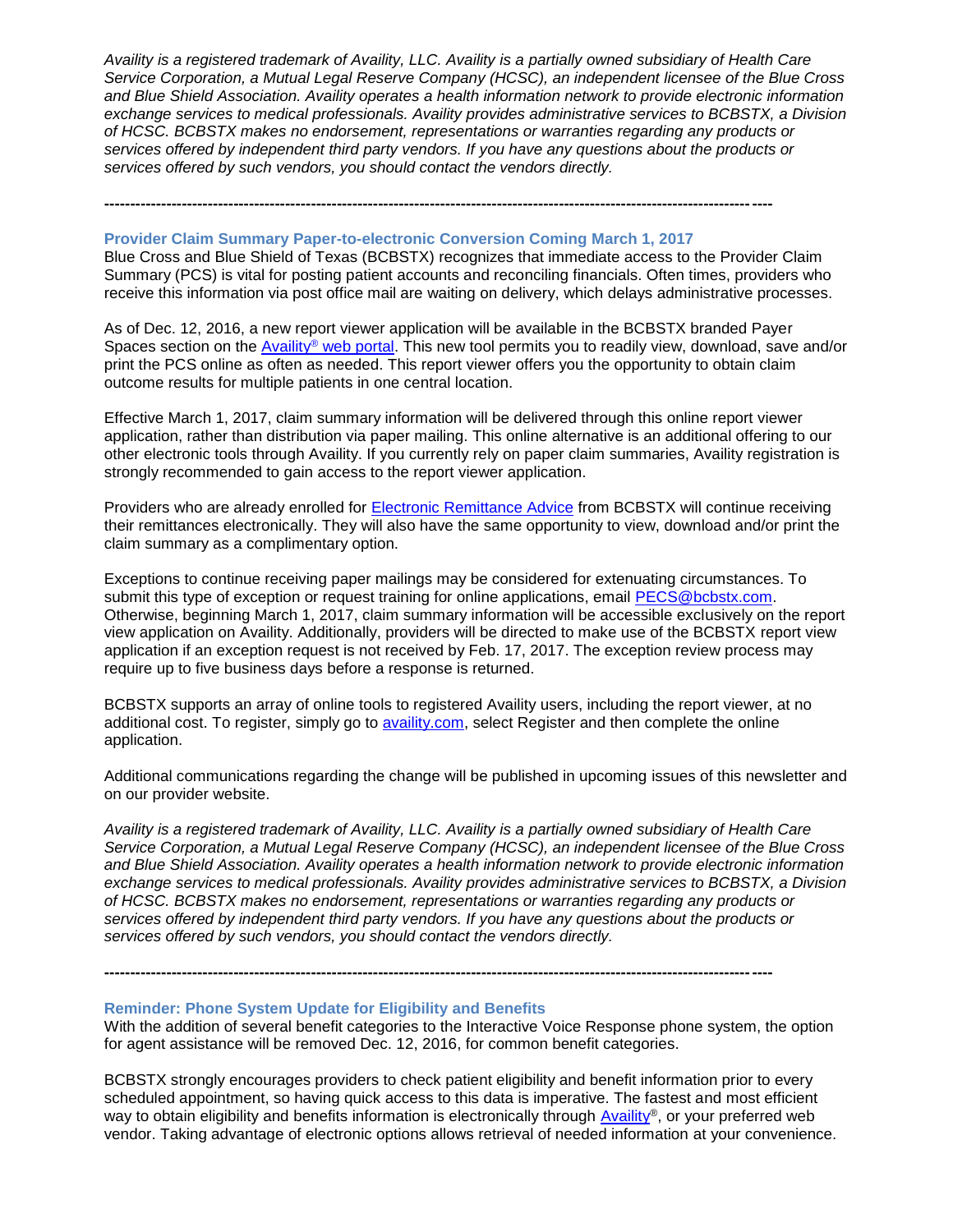If eligibility and benefits are unable to be verified online, the same information is often readily accessible through our IVR phone system. Additionally, a confirmation number will be provided for your records after the phone system has completed the quote.

#### **Attend the Back to Basics: Availity 101 Webinars**

To learn more about obtaining eligibility and benefits electronically, join us for a complimentary Back to Basics: "Availity 101" webinar. Visit the [Provider Training page](http://www.bcbstx.com/provider/training/index.html) in our online [Education and Reference](http://www.bcbstx.com/provider/education_reference.html)  [Center](http://www.bcbstx.com/provider/education_reference.html) for additional information. Or, register below by selecting a session date and time below.

Dec. 8, 2016 – [11 a.m. to noon](https://hcsc.webex.com/hcsc/j.php?RGID=rcc17d55c3f0d3bb20284ff41cd1b0bfa) CT Dec. 15, 2016 – [11 a.m. to noon CT](https://hcsc.webex.com/hcsc/j.php?RGID=r471f2f95c719d577e1fe9c86f10dcd97) Dec. 22, 2016 – [11 a.m. to noon CT](https://hcsc.webex.com/hcsc/j.php?RGID=rab164fd1cca228aed1a06956d639744e)

For more advanced training on our online tools and resources, email our [Provider Education Consultant](mailto:PECS@bcbstx.com)  [team.](mailto:PECS@bcbstx.com)

Checking eligibility and/or benefit information is not a guarantee of payment. Benefits will be determined once a claim is received and will be based upon, among other things, the member's eligibility and the terms of their certificate of coverage applicable on the date services were rendered. If you have questions, please call the number on the back of the member's ID card.

*Availity is a registered trademark of Availity, LLC. Availity is a partially owned subsidiary of Health Care Service Corporation, a Mutual Legal Reserve Company (HCSC), an independent licensee of the Blue Cross and Blue Shield Association. Availity operates a health information network to provide electronic information exchange services to medical professionals. Availity provides administrative services to BCBSTX, a Division of HCSC. BCBSTX makes no endorsement, representations or warranties regarding any products or services offered by independent third party vendors. If you have any questions about the products or services offered by such vendors, you should contact the vendors directly.*

**---------------------------------------------------------------------------------------------------------------------------------**

## **Pharmacy Program**

#### **Reminder: Updates to the Diabetes Blood Glucose Meter Program**

Blue Cross and Blue Shield of Texas (BCBSTX) offers certain blood glucose meters to members with diabetes at no additional charge to help them manage their condition. (Note: Members are limited to one glucose meter per year.) However, effective Oct. 1, 2016, there were changes to the types of products offered, as well as how members can obtain one of these meters. Please share this updated information with your patients by directing them to [information on the program](http://www.bcbstx.com/member/prescription-drug-plan-information/resources) on our website. Or, you can provide them the [member flier](http://www.bcbstx.com/pdf/rx/glucose-meter-offer-tx.pdf) (PDF).

**---------------------------------------------------------------------------------------------------------------------------------**

# **Standards & Requirements**

#### **Reminder: Update to After-hours and Weekend Care Codes Payment Policy**

Blue Cross and Blue Shield of Texas (BCBSTX) will be updating its payment policy regarding after-hours and weekend care codes.

After-hours or weekend care is reimbursable, within limitations, for services provided by an individual physician or other health care professional who is required to provide office-based services outside of regular posted office hours to treat a patient's urgent illness or condition.

Effective Jan. 1, 2017, BCBSTX will no longer reimburse **facility-based or non-office based providers for CPT Codes 99053, 99056 and 99060**. These codes will be considered inclusive of the primary procedure.

Please contact your [Network Management Representative](http://www.bcbstx.com/provider/contact_us.html) if you have any questions or if you need additional information.

**---------------------------------------------------------------------------------------------------------------------------------**

**Fee Schedule Update for Blue Choice PPOSM and ParPlan for Applied Behavior Analysis and Related Services**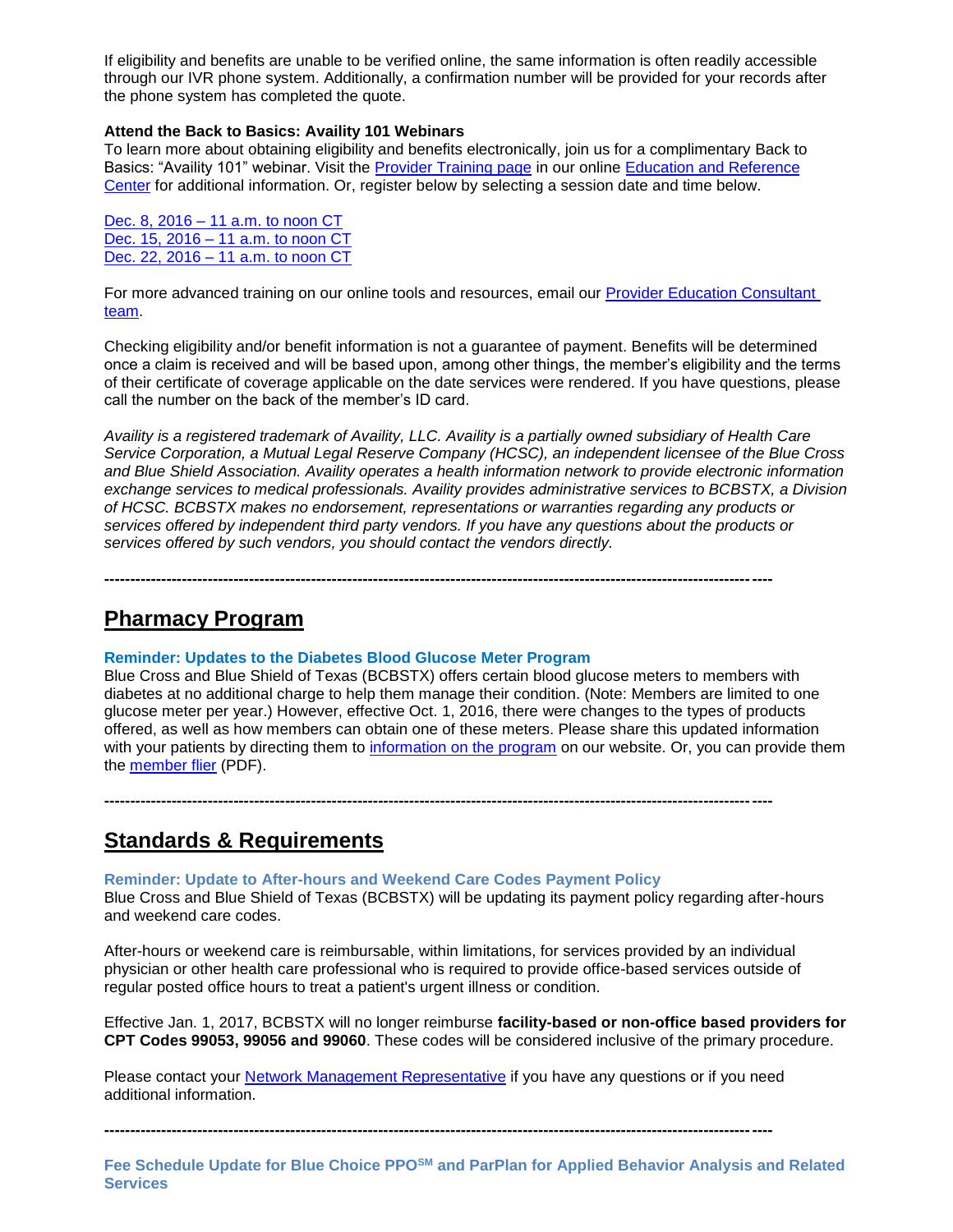Effective Feb. 1, 2017, Blue Cross and Blue Shield of Texas (BCBSTX) will implement changes in the maximum allowable fee schedule used for Blue Choice PPO and ParPlan for Applied Behavior Analysis (ABA) and related services.

The fee schedule changes for Blue Choice PPO are located under [General Reimbursement Information](http://www.bcbstx.com/provider/gri/index.html) on the [bcbstx.com/provider](http://www.bcbstx.com/provider/) website.

#### **Brief descriptions of the changes:**

- Effective Feb. 1, 2017, the fee schedule for CPT codes 0359T-0374T specific for Applied Behavior Analysis and related services will be updated.
- The payable units will be limited to one unit per day for the following codes: 0359T, 0370T, 0371T and 0372T.
- Additionally 0359T will be limited to two assessments per 12-month period.

BCBSTX also provides general reimbursement information policies, fee schedule request forms and fee schedule information under the [General Reimbursement Information](http://www.bcbstx.com/provider/gri/index.html) section on the [provider website.](http://www.bcbstx.com/provider/index.html) Reimbursement changes and updates are posted under "Reimbursement Changes/Updates" in the Professional Reimbursement Schedules section. The changes will not become effective until at least 90 days from the posting date. The specific effective date will be noted for each change that is posted.

Please be advised that this reimbursement information contains confidential information proprietary to BCBSTX. The use and disclosure of this information is restricted under Texas Insurance Code Section 1301.136(b), Texas Insurance Code Section 843.321(b) and the terms of your BCBSTX agreements.

If you have any questions or if you need additional information, please contact your BCBSTX [Network](http://www.bcbstx.com/provider/contact_us.html)  [Management Representative.](http://www.bcbstx.com/provider/contact_us.html)

**---------------------------------------------------------------------------------------------------------------------------------**

#### **Reminder: Physician Payment Policies for Members Enrolled in Blue Cross Medicare Advantage HMOSM and Blue Cross Medicare Advantage PPOSM**

Effective Feb. 1, 2017, Blue Cross and Blue Shield of Texas (BCBSTX) will enhance our review and application of our physician payment policies applicable to Blue Cross Medicare Advantage PPO and Blue Cross Medicare Advantage HMO.

There are no changes required by providers. The payment policies for the Blue Cross Medicare Advantage plans will continue to be based on nationally accepted means of claims payment, which include:

- Medicare's:
	- o National bundling edits, including the Correct Coding Initiative (CCI)
	- o Modifier usage
	- o Global surgery rules
- AMA CPT coding quidelines
- Regional Medicare policies
- National specialty academy guidelines (coding and clinical).

As a valued provider, please continue to render services to our members and submit your claims accordingly. The goals of this endeavor are to:

- Enable you and your billing staff to more readily understand our payment of claims given the widespread use of these policies and source criteria utilized above.
- Identify that the service or drug being requested is medically necessary and appropriate by following up-to-date medical recommendation treatment plans that are not duplicated

This is one of many things we are doing to make the health care system work better by focusing on improving health care delivery. We want our members to receive the best health outcomes for all of the dollars spent on their care.

If you have any questions or if you need additional information, please contact your BCBSTX [Network](http://www.bcbstx.com/provider/contact_us.html)  [Management Representative.](http://www.bcbstx.com/provider/contact_us.html)

**---------------------------------------------------------------------------------------------------------------------------------**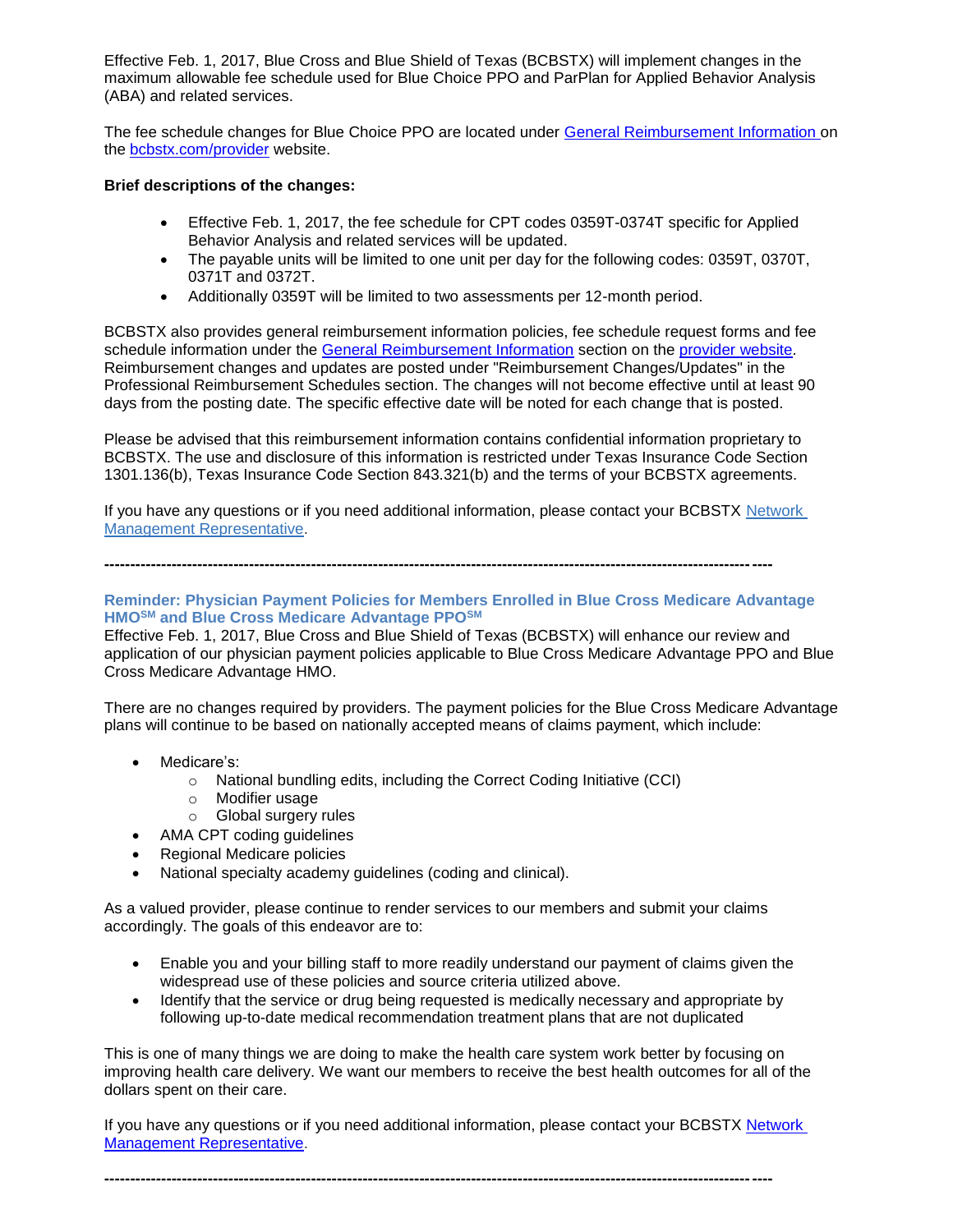#### **Urinary Drug Test (UDT) Fee Schedule Update**

Blue Cross and Blue Shield of Texas (BCBSTX) will implement changes in the Urinary Drug Test (UDT) series CPT codes maximum allowable fee schedule used for Blue Choice PPO<sup>SM</sup>, Blue Premier<sup>SM</sup>, Blue EssentialsSM (formerly HMO Blue TexasSM), Blue Advantage HMOSM and ParPlan members effective **Feb. 1, 2017**.

Periodically, BCBSTX reviews claims submitted by providers to help ensure that benefits provided are for services that are included in our members' benefit plans and meet BCBSTX's guidelines.

#### **Below is a brief description of the change:**

Professional claims submitted on a HCFA 1500 for Urinary Drug Test (UDT) 80000 series CPTs and billed with or without the CMS specified G code replacements on the same HCFA 1500 claim, will not be reimbursed by BCBSTX effective February 1, 2017. However, the CMS specified G HCPCS code replacements for the UDT 80000 series codes (see grid below) will be considered for reimbursement according to our fee schedule posted [General Reimbursement Information](http://www.bcbstx.com/provider/gri/index.html) section.

| <b>HCPCS Codes</b> | <b>Drug Test Class</b> |
|--------------------|------------------------|
| G0480              | $1 - 7$                |
| G0481              | $8 - 14$               |
| G0482              | $15 - 21$              |
| G0483              | 22 or more             |

BCBSTX provides general reimbursement information policies, fee schedule request forms and fee schedule information under the [General Reimbursement Information](http://www.bcbstx.com/provider/gri/index.html) section on the [provider website.](http://www.bcbstx.com/provider/index.html) Reimbursement changes and updates are posted under "Reimbursement Changes/Updates" in the Professional Reimbursement Schedules section. The changes will not become effective until at least 90 days from the posting date. The specific effective date will be noted for each change that is posted.

Please remember that if services are rendered directly by the provider, the services may be billed by the provider. However, if the provider does not directly perform the service and the service is rendered by another provider, only the rendering provider can bill for those services.

For additional information, please refer to both the monthly *[Blue Review](http://www.bcbstx.com/provider/news/bluereview.html)* newsletter and [Provider Manuals.](http://www.bcbstx.com/provider/gri/index.html) Please be advised that the reimbursement information being disclosed within this notification contains confidential information proprietary to BCBSTX. The use and disclosure of this information is restricted under Texas Insurance Code Section 1301.136(b), Texas Insurance Code Section 843.321(b) and the terms of your BCBSTX, Blue Choice PPO, Blue Premier, Blue Essentials formerly HMO Blue Texas, and Blue Advantage HMO agreements.

For ancillary provider questions, please feel free to email your questions to [bcbstxancillarycontracting@bcbstx.com](mailto:bcbstxancillarycontracting@bcbstx.com) or if you need additional information, please contact your [Network](http://www.bcbstx.com/provider/contact_us.html) [Management Representative.](http://www.bcbstx.com/provider/contact_us.html)

**Reminder: Annual Medical Record Data Collection for Quality Reporting Begins Feb. 1, 2017** Blue Cross and Blue Shield of Texas (BCBSTX) collects performance data using specifications published by the National Committee for Quality Assurance (NCQA) for Healthcare Effectiveness Data and Information Set (HEDIS) and by the U.S. Department of Health and Human Services (HHS) for the Quality Rating System (QRS).

**---------------------------------------------------------------------------------------------------------------------------------**

HEDIS is the most widely used and nationally accepted effectiveness of care measurement available and HHS requires reporting of QRS measures. These activities are considered health care operations under the Health Information Portability and Accountability Act (HIPAA) Privacy Rule and patient authorization for release of information is not required. Additionally, Texas state law (Chapter 108 of the Texas Health and Safety Code) requires Health Maintenance Organizations (HMO) in Texas to report HEDIS data by service area to the Department of State Health Services (DSHS) on an annual basis.

To meet these requirements, BCBSTX will be collecting medical records using internal resources and leveraging independently contracted third-party vendor, CIOX. If you receive a request for medical records, we encourage you to reply within 3 to 5 business days. Cooperation with the collection of HEDIS data or any quality improvement activities are required under providers' contractual obligation at no cost to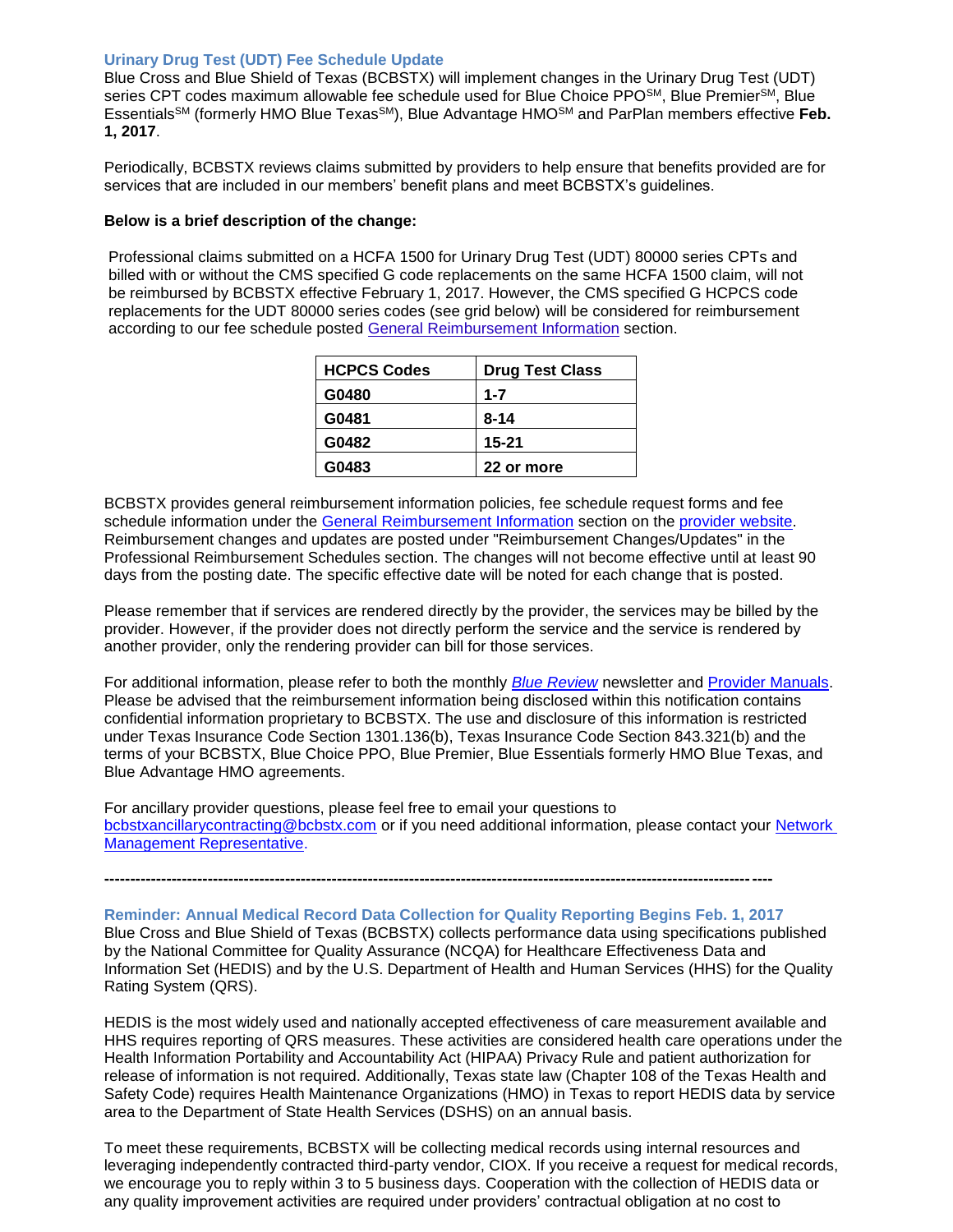BCBSTX or as stated within the provider's individual contract.

A BCBSTX representative or a representative from CIOX may be contacting your office or facility anytime between December 2016 to February 2017 to identify a key contact person, and to ascertain which data collection method your office or facility prefers (fax, secure email or on-site). Appointments for on-site visits will be scheduled with your staff, if applicable. You will then receive a letter outlining the information that is being requested, and the medical record request list with members' names and the identified measures that will be reviewed.

If you have any questions about medical record requests, please contact a BCBSTX representative at the phone number listed on your provider letter.

#### *HEDIS is a registered trademark of NCQA.*

*CIOX is an independent third party vendor that is solely responsible for the products or services they offer. BCBSNM makes no endorsement, representations or warranties regarding any products or services offered by independent third party vendors. If you have any questions regarding the services they offer, you should contact the vendor directly.*

**---------------------------------------------------------------------------------------------------------------------------------**

#### **Reminder: Announcing a New Change for Rehabilitative and Habilitative Services for Members Enrolled in QHPs under the Affordable Care Act**

Effective Jan. 1, 2017, Blue Cross and Blue Shield of Texas (BCBSTX) will implement a change for rehabilitative and habilitative services that are essential health benefits (EHB) and billed by Physical Therapy, Speech Therapy and Occupational Therapy providers, as well as any other providers that may bill for these services. This new change applies to **Blue Advantage HMOSM**, **Blue Advantage PlusSM HMO**  and **Blue Choice PPOSM** members enrolled in qualified health plans under the Affordable Care Act.

**Note:** This change only includes the above products; it does not apply to other BCBSTX plans.

The change impacts visit limits for rehabilitative and habilitative services and devices. Each rendered service should be billed separately since these plans provide coverage for 35 visits per calendar year each for habiliatitve services and for rehabilitative services. As a result of this change, only claims for habilitative services should be submitted with a **CPT modifier of SZ**. This modifier will be used to identify applicable procedures as habilitative for claims adjudication. This requirement does not impact how rehabilitative services are currently billed.

#### **Reminders**

- Habilitative services are health care services and devices that help a person keep, learn or improve skills, and assist with functioning for daily living. These services could include devices that are provided for a person to attain, maintain or prevent deterioration of a skill or function never learned or acquired due to a disabling condition. Examples include therapy for a child who is not walking or talking at the expected age. These services may include physical and occupational therapy, speechlanguage pathology and other services for people with disabilities in a variety of inpatient and/or outpatient settings.
- Rehabilitative services that include devices are provided to help a person regain, maintain or prevent deterioration of a skill or function that has been acquired, but then lost or impaired due to illness, injury or a disabling condition.
- When submitting claims for habilitative services, please submit procedure codes with a **CPT** modifier of **SZ**. Refer to your applicable billing policies and procedures for more information regarding applicable rehabilitative and habilitative procedure codes.

Member eligibility and benefits should be checked prior to every scheduled appointment. Eligibility and benefit quotes include membership status, coverage status and other important information, such as applicable copayment, coinsurance and deductible amounts. It is strongly recommended that providers **ask to see the member's ID card for current information** and a photo ID to guard against medical identity theft. When services might not be covered, members should be notified that they may be billed directly.

If you have any questions or if you need additional information, please contact your [Network Management](http://www.bcbstx.com/provider/contact_us.html)  [Representative.](http://www.bcbstx.com/provider/contact_us.html) 

**---------------------------------------------------------------------------------------------------------------------------------**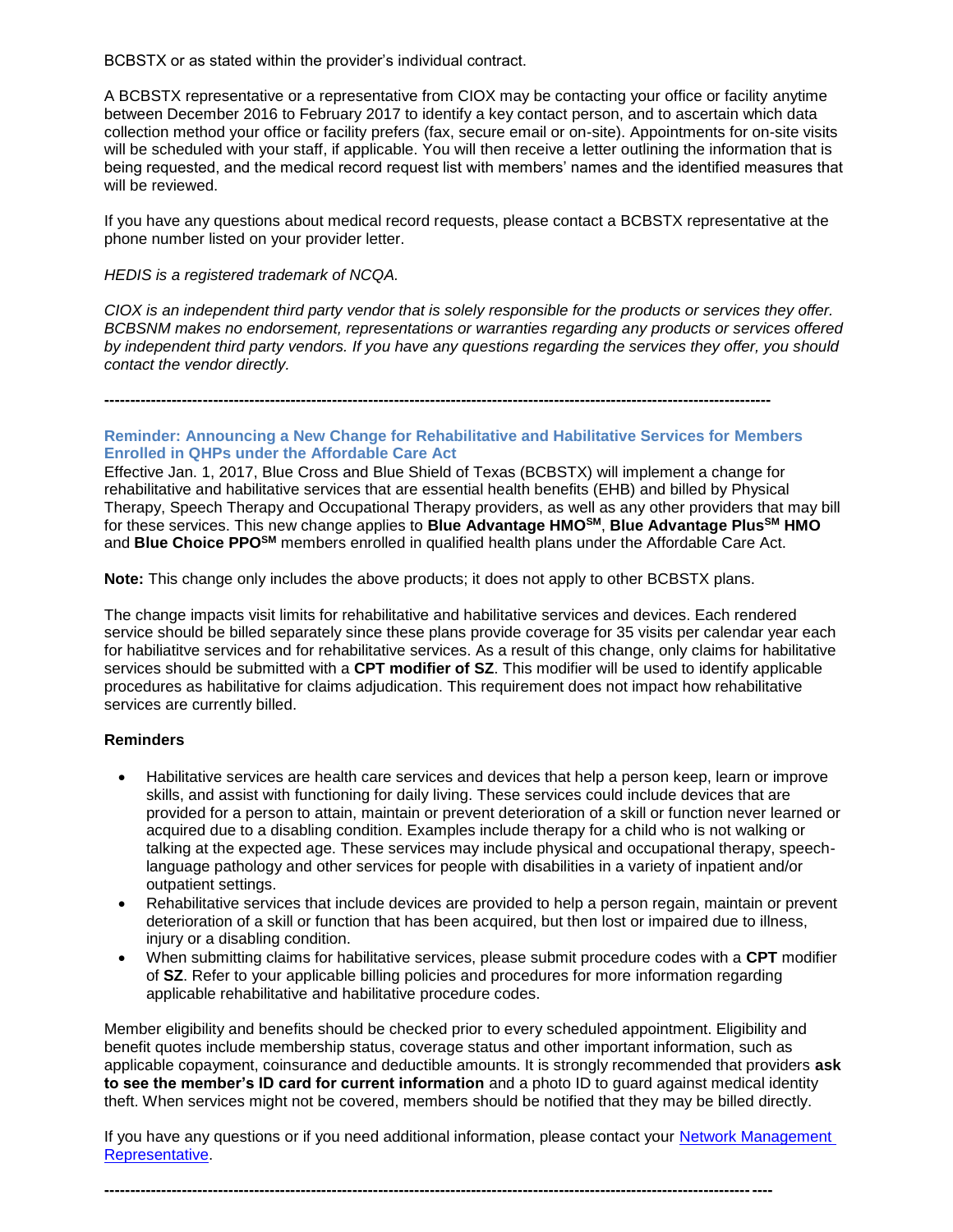# **Notices and Announcements**

### **Reminder: HMO Blue TexasSM Name Change to Blue EssentialsSM and Product Update**

**Effective Jan. 1, 2017, Blue Cross and Blue Shield of Texas (BCBSTX) will change the name of the HMO Blue Texas network to Blue Essentials**. Existing HMO Blue Texas agreements will remain in effect under the new **Blue Essentials** name. This notification of the name change does not require any action on your part. As with any name change, there will be a transition period before the HMO Blue Texas name will cease to exist. You will continue to see HMO Blue Texas collateral information for a period of time in 2017.

**Blue Essentials,** formerly HMO Blue Texas, will maintain the same features including:

- Product design and benefits are not changing.
- Members are still required to select a primary care physician and get referrals for services with network providers.
- No out-of-network coverage, except for emergency services.
- Support, tools and guidance are available to help our members make informed decisions and the best use of their benefits.

Additionally, there is a new benefit plan option effective Jan. 1, 2017, that will be called **Blue Essentials Access**. This new benefit plan option allows "open access" within the **Blue Essentials** provider network (formerly HMO Blue Texas) where PCP selection and referrals are **NOT** required. All other HMO requirements remain unchanged.

BCBSTX will be providing additional information in the coming weeks on the provider website at [bcbstx.com/provider](http://www.bcbstx.com/provider/) and in *Blue Review*.

If you have any questions, please contact your BCBSTX [Network Management Representative.](http://www.bcbstx.com/provider/contact_us.html)

**---------------------------------------------------------------------------------------------------------------------------------**

#### **New Health Benefit Plan 'Blue Essentials AccessSM' Offers More Options for Members**

Effective Jan, 1, 2017, Blue Cross and Blue Shield of Texas (BCBSTX) is offering a new benefit plan **Blue Essentials Access,** which is designed to give members access to the **Blue EssentialsSM** (formerly HMO Blue TexasSM) provider network of contracted physicians and hospitals throughout the state of Texas**.** This plan provides an alternative solution for members who are looking for cost savings while still having the freedom to choose in-network providers without selecting a primary care physician (PCP) or obtaining a referral to see a specialist. Also, emergency and urgent care is available when members go out-of-network or are traveling out of state.

Our growing selection of new benefit plan offerings reflects BCBSTX's commitment to increasing access to affordable, quality health care services for our members in all 254 Texas counties.

### **The Blue Essentials Access plan is designed to:**

- Allow members the benefit option of "open access" within the Blue Essentials provider network where PCP selection and referrals are **not** required.
- Help manage costs and enable flexibility and customization, including features like predefined deductibles, coinsurance and copayments for certain health care services.
- Provide members' access to the statewide Blue Essentials network.

**Reminder:** The **Blue Essentials** benefit plan will maintain the same standard HMO features including:

- Benefit plan design and benefits are not changing.
- Members still being required to select a primary care physician and get referrals for services with innetwork providers.
- No out-of-network coverage, except for emergency services.
- Support, tools and guidance to help members make informed decisions and the best use of their benefits.

The updated **Blue Essentials/Blue Essentials Access** Preauthorization/Referral Requirements list is located in the [General Reimbursement Information](http://www.bcbstx.com/provider/gri/index.html) section of the BCBSTX provider website.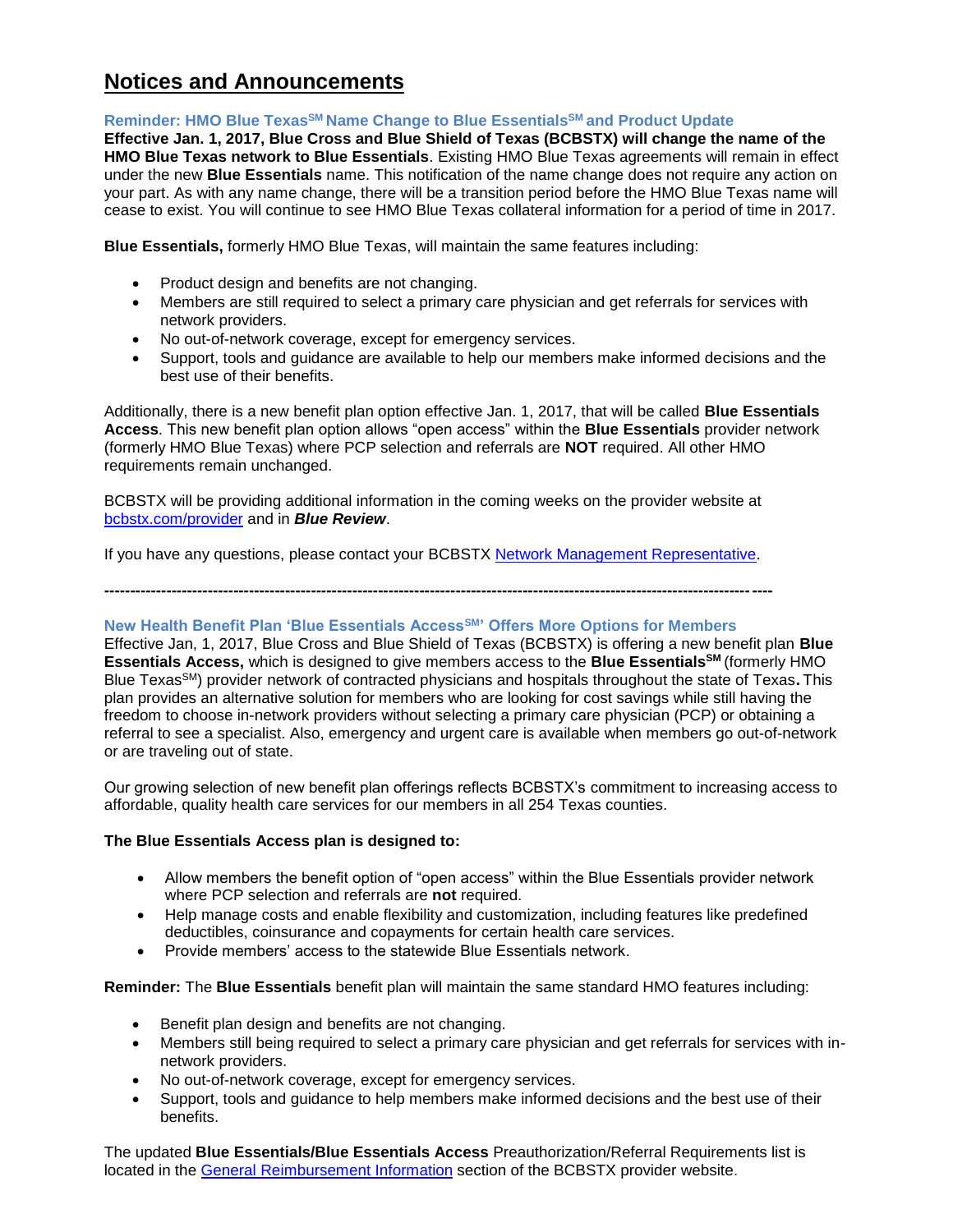Please refer to **[Provider Finder](https://www.bcbstx.com/find-a-doctor-or-hospital)®** to assist you in finding contracted doctors or hospitals within the Blue Essentials network for the Blue Essentials and Blue Essentials Access benefit plans for your patients.

If you have any questions, please contact your [Network Management Representative.](http://www.bcbstx.com/provider/contact_us.html#localnetwork)

**---------------------------------------------------------------------------------------------------------------------------------**

#### **Telephonic Medical Services Now Available for Blue Advantage HMOSM/Blue Advantage PlusSM HMO, and Blue Choice PPOSM Fully Insured Members through MDLIVE**

Effective Jan. 1, 2017, telephonic medical services will be available to Blue Cross and Blue Shield of Texas (BCBSTX) Blue Advantage HMO/Blue Advantage Plus HMO members, and Blue Choice PPOSM fully insured members through MDLIVE.

[MDLIVE](https://welcome.mdlive.com/) is a telehealth provider of online and on-demand health care delivery services and software that benefit patients, hospitals, employers, payers, physician practice groups and accountable care organizations.

Physicians who live in Texas will have the option to continue providing telephonic health care services to their patients in an effort to strengthen provider/patient relationships and maximize continuity of care with the same provider. Additionally, physicians can choose to become a "preferred" MDLIVE provider and perform telehealth services outside of his/her own patients by calling 888-450-1572 or going to the following link [MDLIVE.com.](https://welcome.mdlive.com/)

If you have any questions or if you need additional information, please contact your BCBSTX [Network](mailto:http://www.bcbstx.com/provider/contact_us.html)  [Management Representative.](mailto:http://www.bcbstx.com/provider/contact_us.html)

**---------------------------------------------------------------------------------------------------------------------------------**

# **In Every Issue – December 2016**

The following is information that Blue Cross and Blue Shield of Texas (BCBSTX) is required to provide in all published correspondence with physicians, professional providers, and facility and ancillary providers. For the latest updates, visit the News and [Updates](http://www.bcbstx.com/provider/news/index.html) area of the BCBSTX provider website.

#### **Topics:**

- Authorizations and Referrals
- Benefits and Eligibility
- Claims
- Clinical Resources
- Electronic Options
- Pharmacy
- Provider General Information
- Rights and Responsibility

# **Authorizations and Referrals**

#### **Contact eviCore to Pre-certify Outpatient Molecular and Genomic Testing, and Outpatient Radiation Therapy for Blue Advantage HMOSM and Blue Advantage PlusSM Members**

Blue Cross and Blue Shield of Texas (BCBSTX) has contracted with eviCore healthcare (eviCore), an independent specialty medical benefits management company, to provide Utilization Management services for new preauthorization requirements that are outlined below.

Providers should contact **eviCore** to request preauthorization for **Blue Advantage HMOSM** and **Blue Advantage PlusSM HMO** members for services rendered on and after **Oct. 3, 2016**, for:

**---------------------------------------------------------------------------------------------------------------------------------**

- Outpatient molecular and genomic testing
- Outpatient radiation therapy

eviCore preauthorization's for outpatient molecular and genomic testing and outpatient radiation therapy can be obtained using one of the following methods: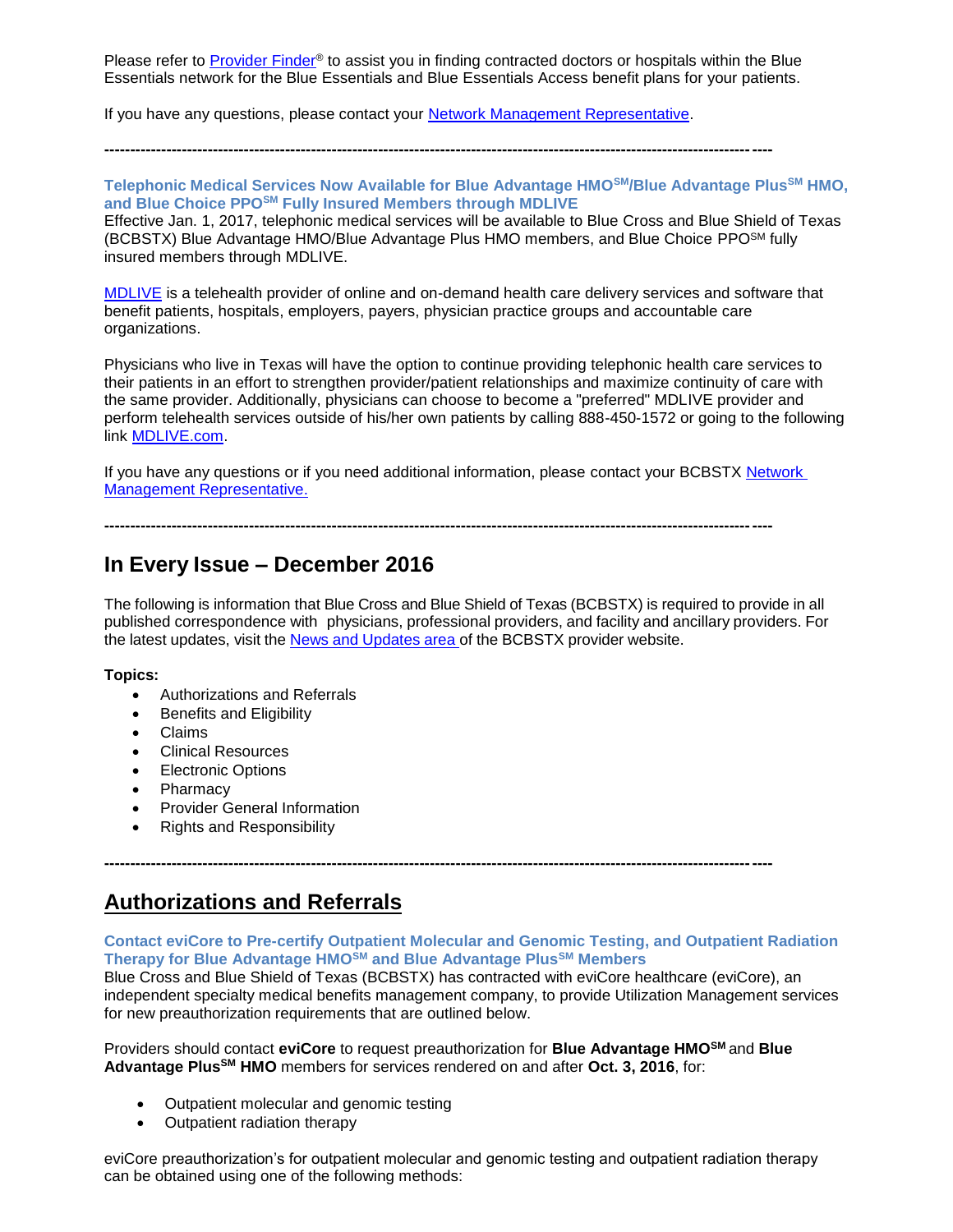- The [eviCore Healthcare Web Portal](http://www.evicore.com/) is available 24/7. After a one-time registration, you are able to initiate a case, check status, review guidelines, view authorizations/eligibility and more. The Web Portal is the quickest, most efficient way to obtain information.
- Providers can call toll-free at **855-252-1117** between 7 a.m. to 7 p.m. (CT) Monday through Friday.
- More specific program-related information can be found on the [eviCore implementation site.](https://www.carecorenational.com/page/bcbs-implementations.aspx)
- Refer to the [eviCore implementation site](https://www.carecorenational.com/page/bcbs-implementations.aspx) and select the BCBSTX health plan for provider training orientation presentations.

The **Blue Advantage HMO** and **Blue Advantage Plus HMO Preauthorization/Referral Requirements** list has been updated to include the **services listed above that require preauthorization through eviCore, for dates of service beginning Oct. 3, 2016**. The preauthorization list is located under [Standards &](http://www.bcbstx.com/provider/gri/index.html)  [Requirements/General Reimbursements](http://www.bcbstx.com/provider/gri/index.html) on the [BCBSTX provider website.](http://www.bcbstx.com/provider/) Services performed without authorization may be denied for payment, and you may not seek reimbursement from members.

For all other services that require a referral and/or preauthorization, as noted on the Preauthorization/Referral Requirements list, you will continue to use iExchange®. iExchange is accessible to physicians, professional providers and facilities contracted with BCBSTX. For more information or to set up a new iExchange account, please visit [Getting Started with iExchange](https://www.bcbstx.com/provider/tools/iexchange_index.html).

BCBSTX and eviCore will be providing additional information in the coming weeks on the provider website and in *Blue Review*, including:

- Training opportunities and webinars
- How to register with eviCore on their website

Refer to [eviCore Preauthorization Program](http://www.bcbstx.com/provider/clinical/evicore.html) for more information. You may also contact your Network **Management [Representative](http://www.bcbstx.com/provider/contact_us.html) for more information.** 

**---------------------------------------------------------------------------------------------------------------------------------**

# **iExchange ® Accepts Electronic Medical Record Attachments**

Providers can submit electronic medical records attachments when necessary in support of benefit preauthorization requests to iExchange, the Blue Cross and Blue Shield of Texas (BCBSTX) online tool that supports online benefit preauthorization requests for inpatient admissions, medical, behavioral health and clinical pharmacy services.

Electronic medical record documentation may also be submitted via iExchange for predetermination of benefit requests. iExchange offers providers and facilities a secure, online alternative to faxing their patients' protected health information. Visit [iExchange](http://www.bcbstx.com/provider/tools/iexchange_index.html) on BCBSTX's provider website for additional information.

As a reminder, it is important to check eligibility and benefits prior to rendering services. This step will help you determine if benefit preauthorization is required for a particular member. For additional information, such as definitions and links to helpful resources, refer to the [Eligibility](http://www.bcbstx.com/provider/claims/eligibility_and_benefits.html) and Benefits secti[on](http://www.bcbstx.com/provider) on BCBSTX's provider website.

Please note that verification of eligibility and benefits, and/or the fact that a service or treatment has been *preauthorized or predetermined for benefits is not a guarantee of payment. Benefits will be determined once* a claim is received and will be based upon, among other things, the member's eligibility and the terms of the *member's certificate of coverage applicable on the date services were rendered. If you have questions, contact the number on the member's ID card.*

**---------------------------------------------------------------------------------------------------------------------------------**

#### **HMO Plans – Importance of Obtaining a Referral and/or Preauthorization and Admitting to a Participating Facility as a Network Provider**

**Blue EssentialsSM** (formerly known as HMO Blue TexasSM), **Blue Advantage HMOSM** and **Blue PremierSM** members require a referral from their Primary Care Physician (PCP) before receiving services from a specialty care physician or professional provider (except for OBGYNs). The referral must be initiated by the member's PCP, and must be made to a participating physician or professional provider in the same provider network.

If an in-network physician, professional provider, ambulatory surgery center, hospital or other facility is not available in the member's applicable provider network, **preauthorization is required** for services by an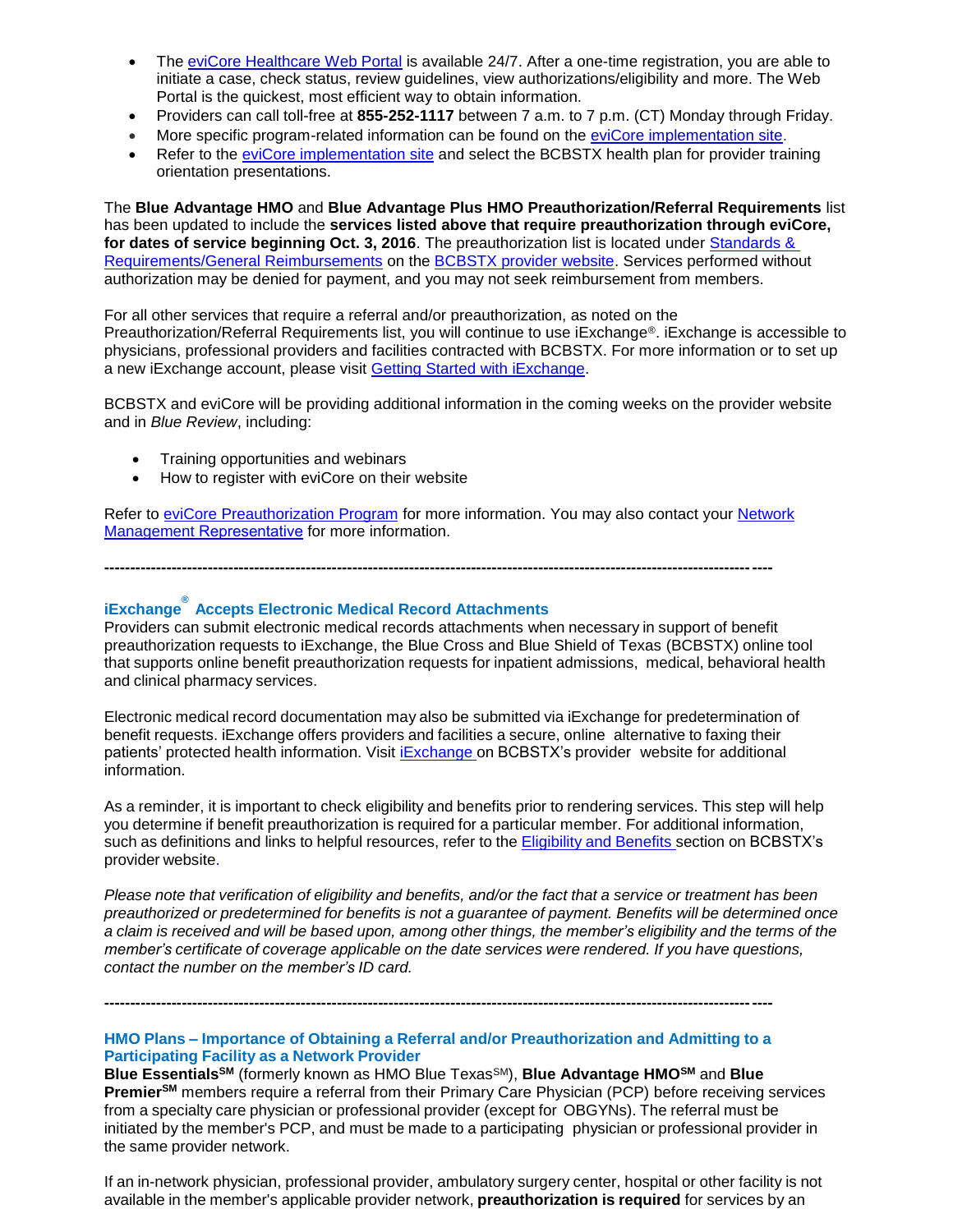out-of-network physician, professional provider, ambulatory surgery center, hospital or other facility, through iExchange or call the preauthorization number 1-855-462-1785.

#### **Reminders:**

- The **Blue Essentials, Blue Advantage HMO and Blue Premier** physician, professional provider, facility or ancillary provider is required to admit the patient to a participating facility, except in emergencies.
- **Additional services may also require preauthorization**. A complete list of services that require preauthorization for **Blue Essentials** and **Blue Advantage HMO,** and for **Blue Premier** and **Blue Premier Access**SM, is available on the BCBSTX Provider website. Under the 'Standards and Requirements' tab, click on General [Reimbursements](https://www.bcbstx.com/provider/gri/index.html) (password is 'manual') and scroll down to the "Preauthorization/Notification/Referral Requirements Lists".

**Blue Advantage Plus**SM **HMO Point of Service (POS)** is a benefit plan that allows those members to use out-of-network providers. However, it is essential that those members understand the financial impact of receiving services from an out-of-network physician, professional provider, ambulatory surgery center, hospital or other facility. Prior to referring a Blue Advantage Plus enrollee to an out of network provider for non-emergency services, please refer to Section D Referral Notification Program, of the Blue Essentials (formerly known as **HMO Blue Texas), Blue Advantage HMO** and **Blue Premier Provider Manual** for more detail including when to utilize the Out-of-Network Enrollee Notification Forms for Regulated [Business](http://www.bcbstx.com/provider/pdf/out-of-network-care-enrollee-notification-form.pdf) and [Non-Regulated Business.](http://www.bcbstx.com/provider/pdf/out-of-network-care-enrollee-notification-form-nr.pdf) In addition, see article below titled: **Enrollee Notification Form Required for Out-of-Network Care for Blue Choice PPO**SM **and Blue Advantage HMO**SM **(for Blue Advantage Plus)**.

## **---------------------------------------------------------------------------------------------------------------------------------**

### **Enrollee Notification Form Required for Out-of-Network Care for Blue Choice PPO**SM **and Blue Advantage HMO**SM **(for Blue Advantage Plus)**

Prior to referring a **Blue Choice PPO** or **Blue Advantage HMO** (for **Blue Advantage Plus** point-of-service benefit plan) member to an out-of-network provider for non-emergency services – if such services are also available through an in-network provider – the referring participating network provider must complete the appropriate **Out-of-Network Care – Enrollee Notification form** below.

- **Out-of-Network Care - [Enrollee Notification Form for Regulated Business](http://www.bcbstx.com/provider/pdf/out-of-network-care-enrollee-notification-form.pdf)** (Use this form if "TDI" is on the member's ID card.)
- **Out-of-Network Care - [Enrollee Notification Form for Non-Regulated Business](http://www.bcbstx.com/provider/pdf/out-of-network-care-enrollee-notification-form-nr.pdf)** (Use this form if "TDI" is **not** on the member's ID card.)

The referring network physician must provide a copy of the completed form to the enrollee and retain a copy in the enrollee's medical record files.

It is essential that **Blue Choice PPO** and **Blue Advantage Plus** enrollees fully understand the financial impact of an out-of-network referral to a physician, professional provider, hospital, ambulatory surgery center or other facility that does not participate in their Blue Cross and Blue Shield of Texas provider network. Blue Choice PPO and Blue Advantage Plus enrollees have out-of-network benefits and may choose to use out-of-network providers, however they will be responsible for an increased cost-share under their out-of-network benefits.

For additional information, refer to the [Provider Manual's](http://www.bcbstx.com/provider/gri/index.html) section D **Referral Notification Program** on the [bcbstx.com/provider](http://www.bcbstx.com/provider/index.html) website.

**---------------------------------------------------------------------------------------------------------------------------------**

**Importance of Obtaining Preauthorization for Initial Stay and Add-on Days**

Preauthorization is required for certain types of care and services. Although Blue Cross and Blue Shield of Texas (BCBSTX) participating physicians and professional providers are required to obtain the preauthorization, it is the responsibility of the insured person to confirm that their physician or professional provider obtains preauthorization for services requiring preauthorization. Preauthorization must be obtained for any initial stay in a facility and any additional days or services added on.

If an insured person does not obtain preauthorization for initial facility care or services, or additional days or services added on, the benefit for covered expenses may be reduced.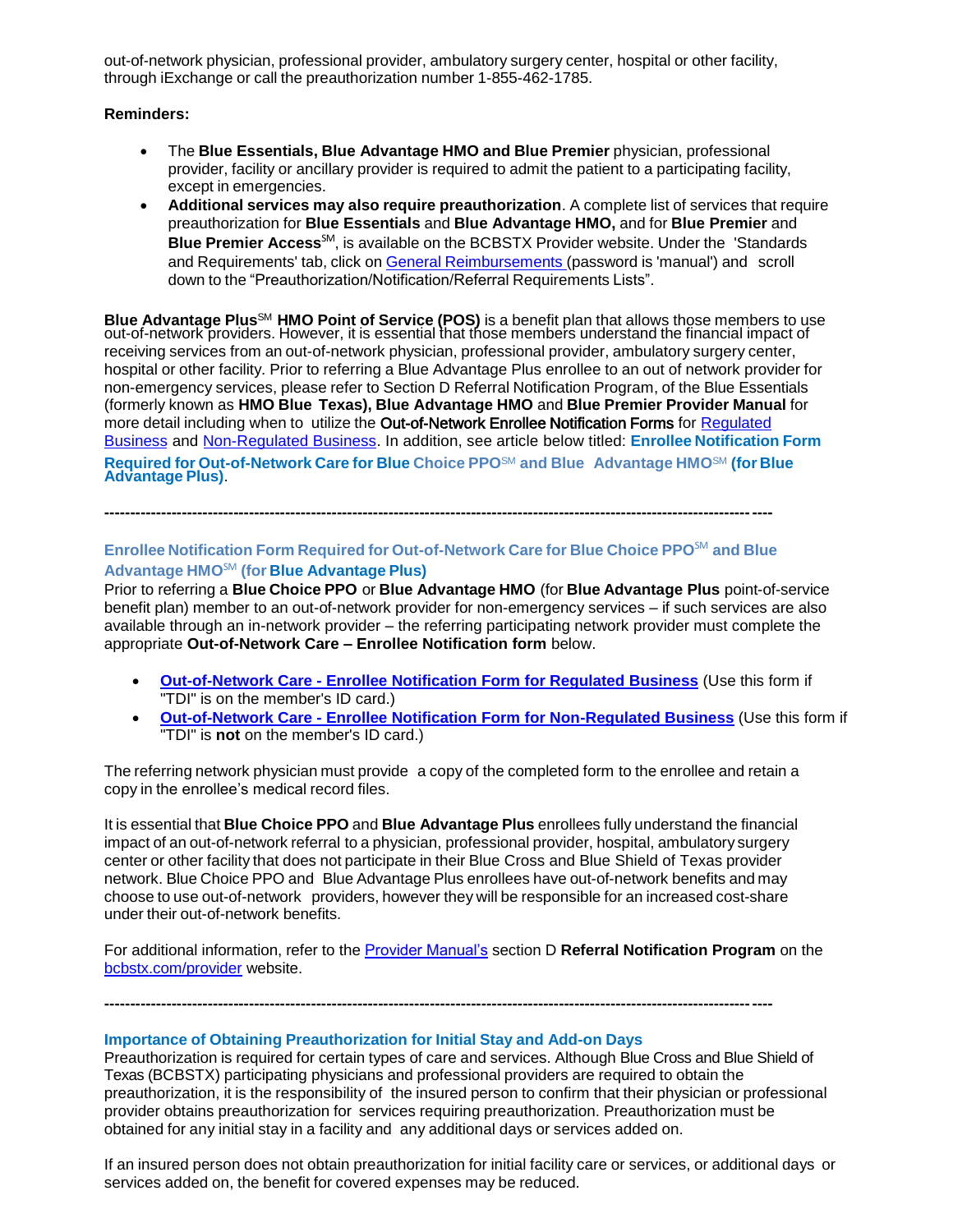Preauthorization does not guarantee payment. All payments are subject to determination of the insured person's eligibility, payment of required deductibles, copayments and coinsurance amounts, eligibility of charges as covered expenses, application of the exclusions and limitations, and other provisions of the policy at the time services are rendered.

**---------------------------------------------------------------------------------------------------------------------------------**

#### **AIM RQI Reminder**

Physicians, professional providers and facility and ancillary providers must contact AIM Specialty Health<sup>®</sup> (AIM) first to obtain a Radiology Quality Initiative (RQI) for Blue Choice PPOSM subscribers when ordering or scheduling the following outpatient, non-emergency diagnostic imaging services when performed in a physician's, professional provider's or facility or ancillary provider's office, a professional provider's office, the outpatient department of a hospital or a freestanding imaging center:

- CT/CTA
- MRI/MRA
- SPECT/nuclear cardiology study
- PET scan

To obtain a Blue Choice PPO RQI, log into AIM's provider portal at [aimspecialtyhealth.com](http://www.aimspecialtyhealth.com/), and complete the online questionnaire that identifies the reasons for requesting the exam. If criteria are met, you will receive an RQI. If criteria are not met, or if additional information is needed, the case will automatically be transferred for further clinical evaluation and an AIM nurse will follow up with your office.

AIM's **Provider**Portal<sup>SM</sup> uses the term "Order" rather than "RQI."

*AIM Specialty Health (AIM) is an operating subsidiary of Anthem, Inc.*

#### **Notes:**

- 1. *Facilities cannot obtain a RQI from AIM on behalf of the ordering physician, professional provider, facility or ancillary provider.*
- 2. *The RQI program does not apply to Medicare enrollees with Blue Cross and Blue Shield of Texas (BCBSTX) Medicare supplement coverage. Medicare enrollees with BCBSTX PPO coverage are included in the program.*

**---------------------------------------------------------------------------------------------------------------------------------**

**Importance of Obtaining a Preauthorization/Referral**

A preauthorization/referral is required for certain types of care and services. Although Blue Cross and Blue Shield of Texas (BCBSTX) participating physicians, professional providers and facility and ancillary providers are required to obtain preauthorizations/referrals, it is also the responsibility of the member/subscriber to confirm that this action has been taken for services that require a preauthorization/referral.

Preauthorizations/referrals must be obtained for any services provided by someone other than the member's primary care physician (PCP) (i.e., specialist, ambulatory surgery centers, ancillary, etc.). A preauthorization/referral is also needed for an initial stay in a facility and any additional days or services added on.

If a member/subscriber does not obtain a preauthorization/referral for initial facility care or services, or additional days or services added on, the benefit for covered expenses may be reduced.

A preauthorization/referral does not guarantee payment. All payments are subject to determination of the member/subscriber's eligibility, payment of required deductibles, copayments and coinsurance amounts, eligibility of charges as covered expenses, application of the exclusions and limitations and other provisions of the policy at the time services are rendered.

If a preauthorization/referral request is received from an out-of-network (OON) provider and the member/subscriber does not have an OON benefit, BCBSTX will contact the ordering provider to discuss network options. However, if a member/subscriber has an OON benefit, OON benefits will apply, which could result in a higher cost sharing.

**---------------------------------------------------------------------------------------------------------------------------------**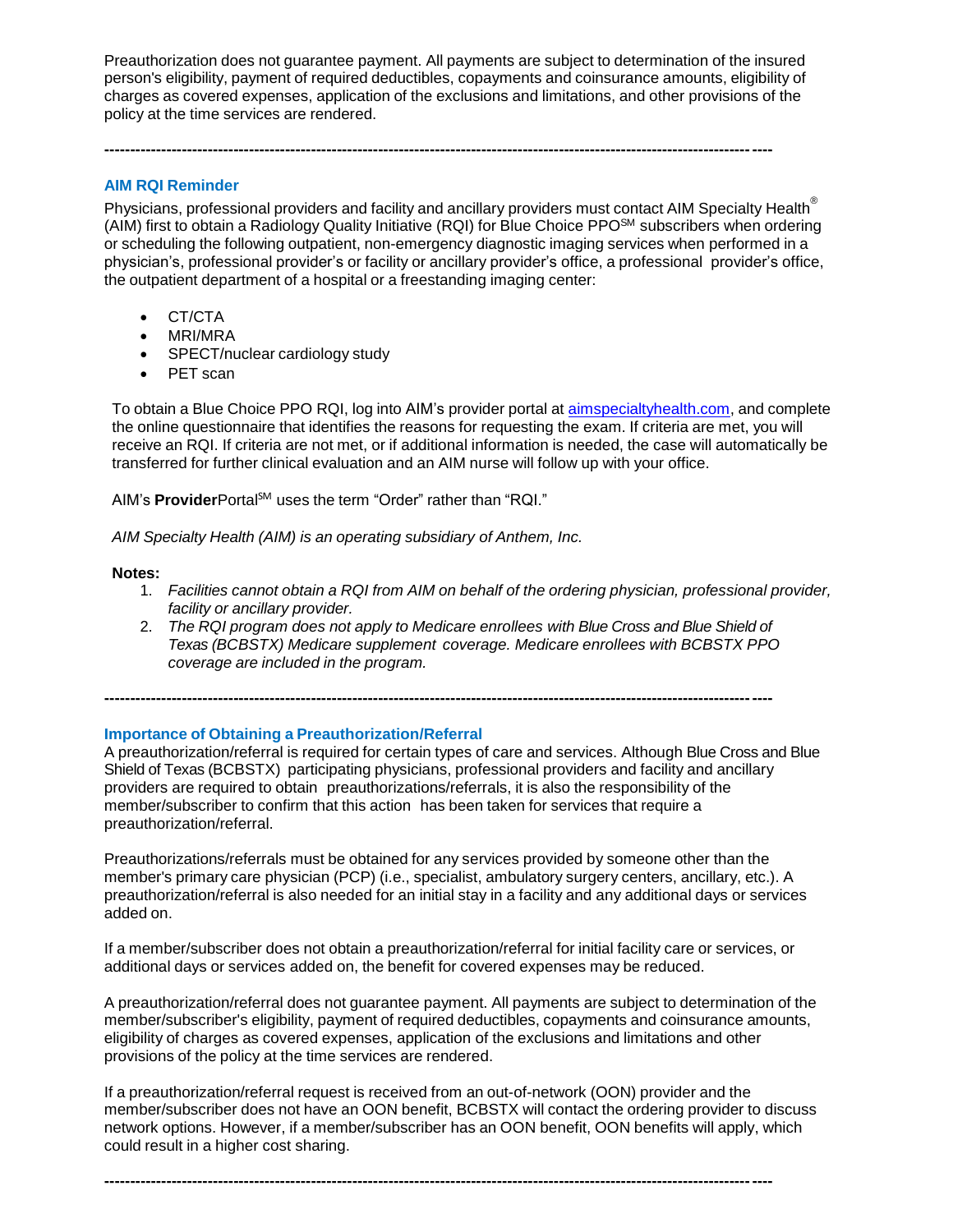#### **Are Utilization Management Decisions Financially Influenced?**

Blue Cross and Blue Shield of Texas (BCBSTX) is dedicated to serving our customers through the provision of health care coverage and related benefit services. BCBSTX prohibits decisions based on financial incentives – utilization management decisions are based on appropriateness of care and service and existence of coverage.

BCBSTX does not specifically reward practitioners or clinicians for issuing denials of coverage, nor is there compensation based on the number or frequency of telephone calls or other contacts that occur with health care providers, members or subscribers. Financial incentives for utilization management decision makers do not encourage decisions that result in underutilization.

**---------------------------------------------------------------------------------------------------------------------------------**

# **Benefits and Eligibility**

#### **BCBS Medicare Advantage PPO Network Sharing**

**What is Blue Cross and Blue Shield (BCBS) Medicare Advantage (MA) PPO**SM **network sharing?** All BCBS MA PPO Plans participate in reciprocal network sharing. This network sharing will allow all BCBS MA PPO members to obtain in-network benefits when traveling or living in the service area of any other BCBS MA PPO Plan as long as the member sees a contracted BCBS MA PPO provider.

#### **What does the BCBS MA PPO network-sharing mean to me?**

If you are a contracted BCBS MA PPO provider with Blue Cross and Blue Shield of Texas (BCBSTX) and you see BCBS MA PPO members from other BCBS Plans, these BCBS MA PPO members will be extended the same contractual access to care and will be reimbursed in accordance with your negotiated rate with your Blue Cross and Blue Shield of Texas contract. These BCBS MA PPO members will receive in-network benefits in accordance with their member contract.

If you are not a contracted BCBS MA PPO provider with BCBSTX and you provide services for any BCBS MA PPO members, you will receive the Medicare allowed amount for covered services. For urgent or emergency care, you will be reimbursed at the member's in-network benefit level. Other services will be reimbursed at the out-of-network benefit level.

#### **How do I recognize an out-of-area BCBS MA PPO member from one of these Plans participating in the BCBS MA PPO network sharing?**

You can recognize a BCBS MA PPO member when their Blue Cross and Blue Shield Member ID card has the following logo:



## **MEDICARE ADVANTAGE**

The *"MA"* in the suitcase indicates a member who is covered under the BCBS MA PPO network sharing program. BCBS MA PPO members have been asked not to show their standard Medicare ID card when receiving services; instead, members should provide their Blue Cross and/or Blue Shield member ID card.

#### **Do I have to provide services to BCBS MA PPO members from these other BCBS Plans?**

If you are a contracted BCBS MA PPO provider with BCBSTX, you should provide the same access to care for BCBS MA members from other BCBS Plans as you do for BCBSTX MA PPO members. You can expect to receive the same contracted rates for such services.

If you are not a BCBS MA PPO contracted provider, you may see BCBS MA PPO members from other BCBS Plans, but you are not required to do so. Should you decide to provide services to BCBS MA PPO members, you will be reimbursed for covered services at the Medicare allowed amount based on where the services were rendered and under the member's out-of-network benefits. For urgent or emergency care, you will be reimbursed at the in-network benefit level.

#### **What if my practice is closed to new local BCBS MA PPO members?**

If your practice is closed to new local BCBS MA PPO members, you do not have to provide care for BCBS MA PPO out-of-area members. The same contractual arrangements apply to these out-of-area network sharing members as your local BCBS MA PPO members.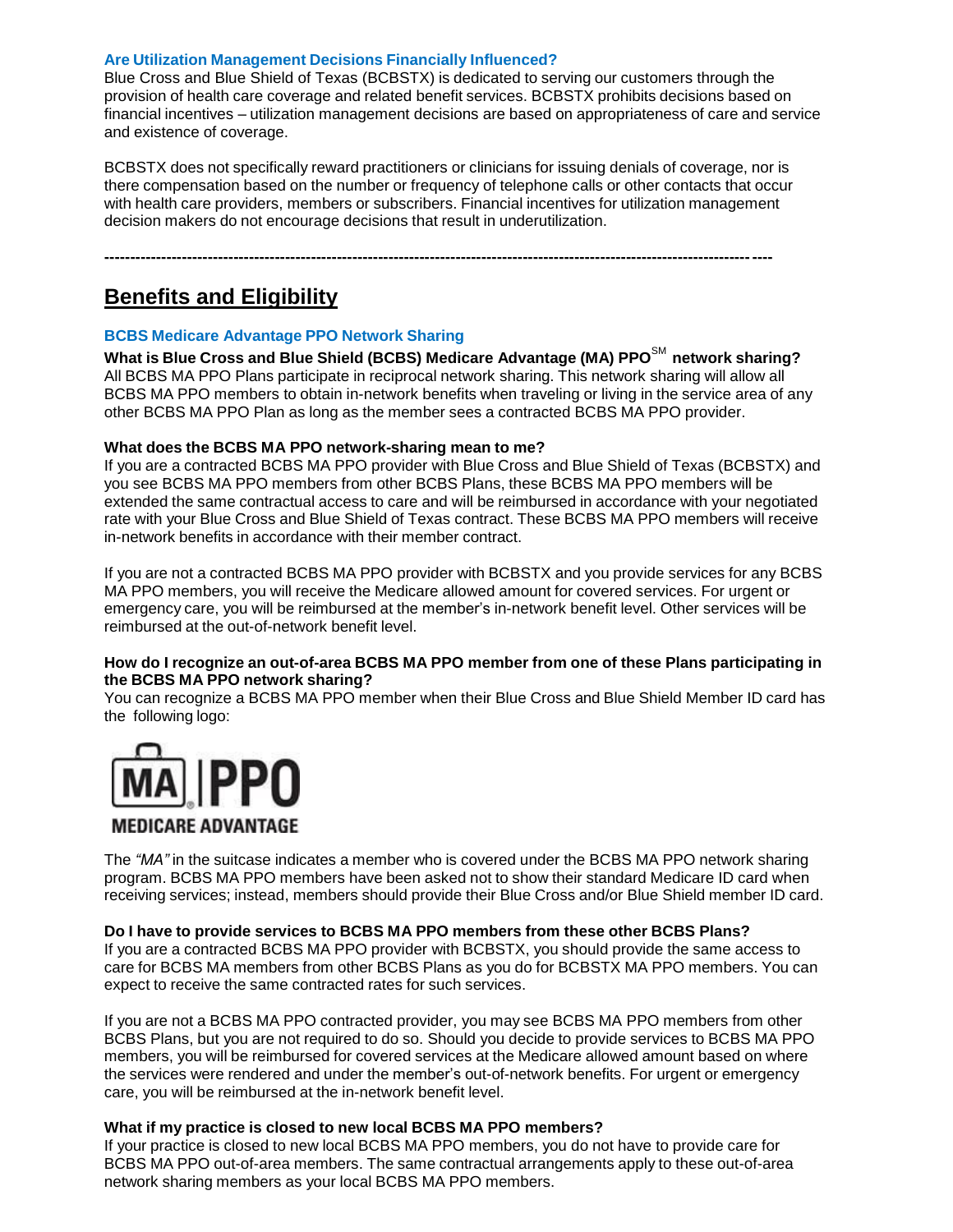## **How do I verify benefits and eligibility?**

Call BlueCard<sup>®</sup> Eligibility at 800-676-BLUE (800-676-2583) and provide the BCBS MA PPO member's alpha prefix located on the member's ID card.

#### **You may also submit electronic eligibility requests for BCBS MA PPO members. Follow these three easy steps:**

- Log in to the Availity [web portal,](https://www.availity.com/) the Availity Revenue Cycle [Management](https://claims.realmed.com/MainFrameset.htm) portal or your preferred vendor
- Enter required data elements
- Submit your request

#### **Where do I submit the claim?**

You should submit the claim to BCBSTX under your current billing practices. Do not bill Medicare directly for any services rendered to a BCBS MA PPO member.

#### **What will I be paid for providing services to these out-of-area BCBS MA PPO network sharing members?**

If you are a BCBS MA PPO contracted provider with BCBSTX, benefits will be based on your contracted BCBS MA PPO rate for providing covered services to BCBS MA PPO members from any BCBS MA PPO Plan. Once you submit the BCBS MA PPO claim, BCBSTX will work with the other Plan to determine benefits and send you the payment.

#### **What will I be paid for providing services to other BCBS MA out-of-area members not participating in the BCBS MA PPO Network Sharing?**

When you provide covered services to other BCBS MA PPO out-of-area members not participating in network sharing, benefits will be based on the Medicare allowed amount. Once you submit the BCBS MA PPO claim, BCBSTX will send you the payment. However, these services will be paid under the BCBS MA member's out-of-network benefits unless for urgent or emergency care.

#### **What is the BCBS MA PPO member cost sharing level and co-payments?**

A BCBS MA PPO member cost sharing level and co-payment is based on the BCBS MA PPO member's health plan. You may collect the co-payment amounts from the BCBS MA PPO member at the time of service. To determine the cost sharing and/or co-payment amounts, you should call the Eligibility Line at 800-676-BLUE(800-676-2583).

#### **May I balance bill the BCBS MA PPO member the difference in my charge and the allowance?**

No, you may not balance bill the BCBS MA PPO member for this difference. Members may be balance billed for any deductibles, co-insurance, and/or co-pays.

#### **What if I disagree with the reimbursement amount I received?**

If there is a question concerning the reimbursement amount, contact Blue Cross Medicare Advantage (PPO) Customer Service at 877-774-8592*.*

#### **Who do I contact if I have a question about BCBS MA PPO network sharing?**

If you have any questions regarding the BCBS MA PPO program or products, contact Blue Cross Medicare Advantage (PPO) Customer Service at 877-774-8592*.*

**---------------------------------------------------------------------------------------------------------------------------------**

# **Claims**

### **ClaimsXtenTM Quarterly Updates**

New and revised Current Procedural Terminology (CPT®) and HCPCS codes are periodically added to or deleted from the ClaimsXten code auditing tool software by the software vendor on a quarterly basis and are not considered changes to the software version.

Blue Cross and Blue Shield of Texas (BCBSTX) will normally load this additional data to the BCBSTX claim processing system within 60 to 90 days after receipt from the software vendor and will confirm the effective date via the [News and Updates](http://www.bcbstx.com/provider/news/index.html) section of the BCBSTX provider website. Advance notification of updates to the ClaimsXten software version (i.e., change from ClaimsXten version 4.1 to 4.4) also will be posted on the BCBSTX provider website.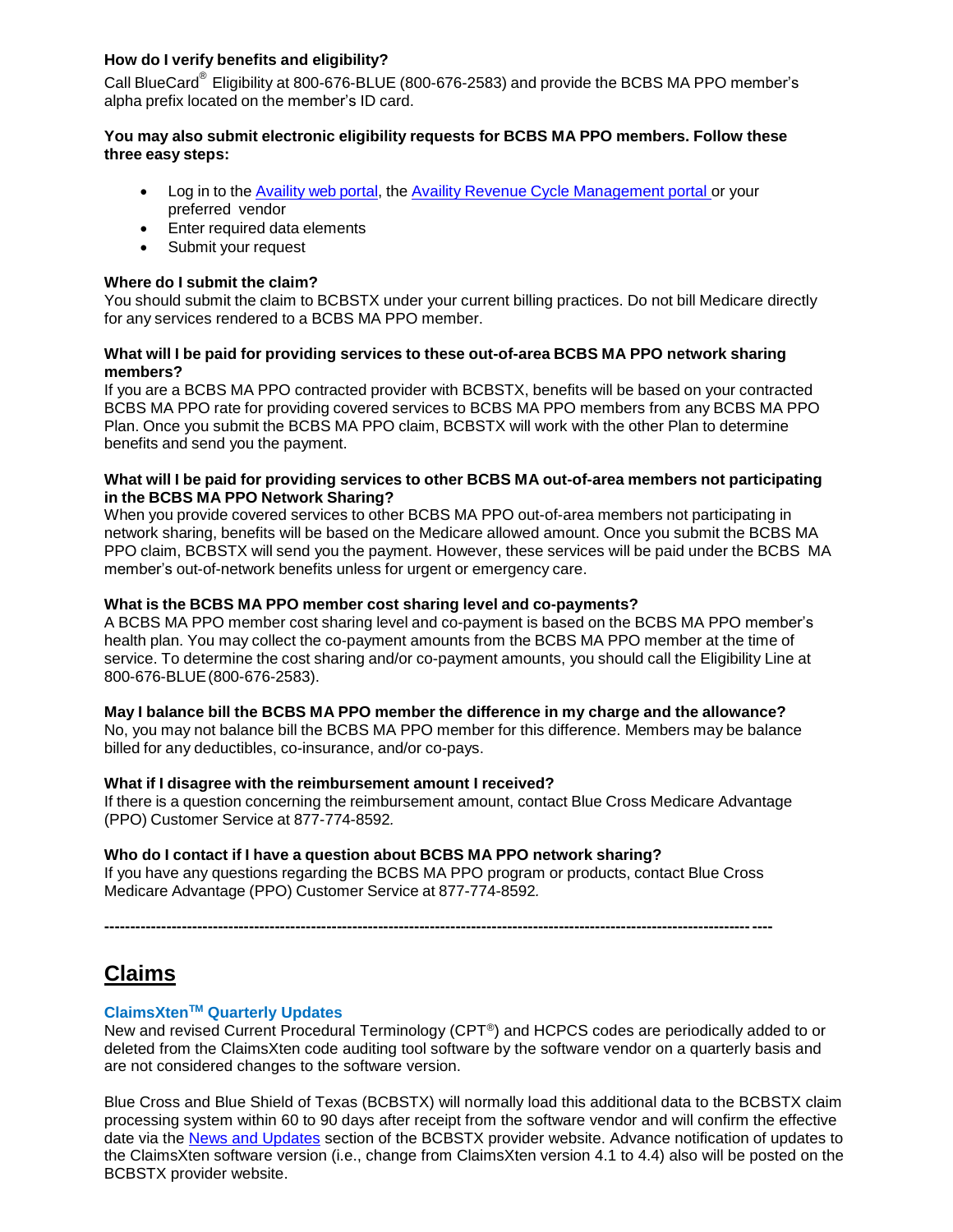To help determine how coding combinations on a particular claim may be evaluated during the claim adjudication process, you may continue to utilize Clear Claim Connection™ (C3). C3 is a free, online reference tool that mirrors the logic behind BCBSTX's code-auditing software. Refer to our website at [bcbstx.com/provider](http://www.bcbstx.com/provider/) for additional information on gaining access to C3.

For more details regarding ClaimsXten, including answers to frequently asked questions, refer to the C3 page. Additional information may also be included in upcoming issues of the *Blue Review*.

Checks of eligibility and/or benefit information are not a guarantee of payment. Benefits will be determined once a claim is received and will be based upon, among other things, the member's eligibility and the terms of the member's certificate of coverage applicable on the date services were rendered.

ClaimsXten and Clear Claim Connection are trademarks of McKesson Information Solutions, Inc., an independent third party vendor that is solely responsible for its products and services.

*CPT copyright 2015 American Medical Association (AMA). All rights reserved. CPT is a registered trademark of the AMA.*

**---------------------------------------------------------------------------------------------------------------------------------**

#### **Fee Schedule Updates**

Reimbursement changes and updates for Blue Choice PPO, Blue Essentials (formerly known as HMO Blue Texas) (Independent Provider Network only), Blue Advantage HMO and Blue Premier practitioners will be posted under Standards and Requirements/General Reimbursement Information/Reimbursement Schedules and Related Information / Professional Schedules section on the Blue Cross and Blue Shield of Texas (BCBSTX) provider website at **bcbstx.com/provider**.

The changes will not become effective until at least 90 days from the posting date. The specific effective date will be noted for each change that is posted. To view this information, visit the General Reimbursement Information section on the BCBSTX provider website. The [CPT/HCPCS Dr](https://www.bcbstx.com/provider/gri/index.html)ug/Injectable codes Fee Schedule will be updated quarterly on March 1, June 1, Sept. 1 and Dec. 1 each year. The NDC Fee Schedule will be updated monthly.

**---------------------------------------------------------------------------------------------------------------------------------**

#### **Technical and Professional Components**

**Modifiers 26 and TC:** Modifier 26 denotes professional services for lab and radiological services. Modifier TC denotes technical component for lab and radiological services. These modifiers should be used in conjunction with the appropriate lab and radiological procedures only.

**---------------------------------------------------------------------------------------------------------------------------------**

**Note:** When a physician or professional provider and facility or ancillary provider performs both the technical and professional service for a lab or radiological procedure, he/she must submit the total service, not each service individually.

## **Surgical Procedures Performed in the Physician's Office**

When performing surgical procedures in a non-facility setting, the physician and professional provider reimbursement covers the services, equipment and some of the supplies needed to perform the surgical procedure when a member/subscriber receives these services in the physician's or professional provider's office.

Reimbursement will be allowed for some supplies billed in conjunction with a surgical procedure performed in a physician's or professional provider's office. To help determine how coding combinations on a particular claim may be evaluated during the claim adjudication process, you may continue to utilize Clear Claim Connection™ (C3). C3 is a free, online reference tool that mirrors the logic behind Blue Cross and Blue Shield of Texas' (BCBSTX) code-auditing software. Refer to the BCBSTX provider website at [bcbstx.com/provider](https://www.bcbstx.com/provider/tools/clear_claim_connection.html) for additional information on gaining access to C3.

Please note the physician's and professional provider's reimbursement includes surgical equipment that may be owned or supplied by an outside surgical equipment or Durable Medical Equipment (DME) vendor. Claims from the surgical equipment or DME vendor will be denied based on the fact that the global physician's or professional provider's reimbursement includes staff and equipment.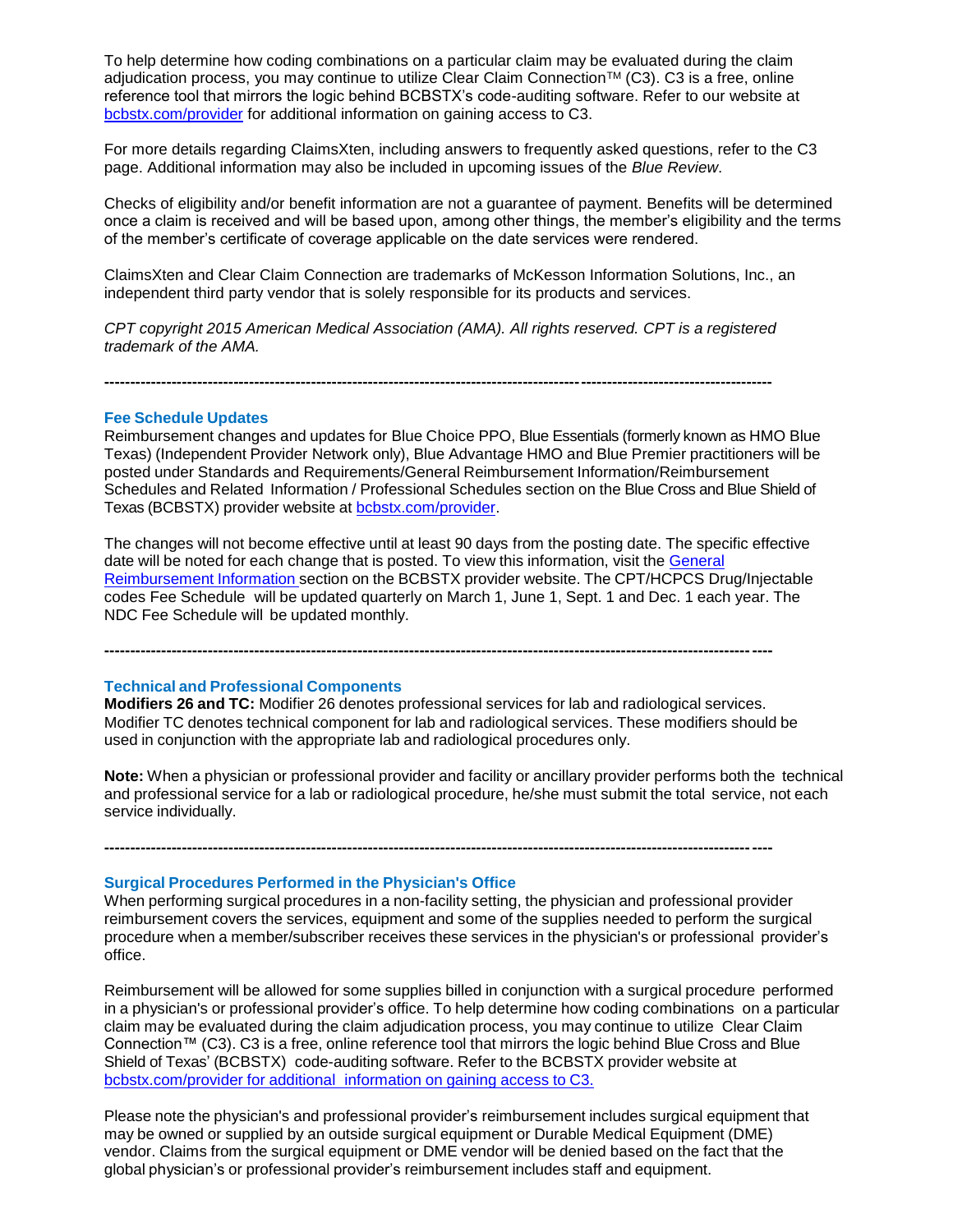### **Reminder: Pass-through Billing**

Blue Cross and Blue Shield of Texas (BCBSTX) does not permit pass-through billing. Pass-through billing occurs when the ordering physician, professional provider or facility or ancillary provider requests and bills for a service, but the service is not performed by the ordering physician, professional provider or facility or ancillary provider.

**---------------------------------------------------------------------------------------------------------------------------------**

**The performing physician, professional provider or facility and ancillary provider should bill for these services unless otherwise approved by BCBSTX. BCBSTX does not consider the following scenarios to be pass-through billing:**

- The service of the performing physician, professional provider or facility and ancillary provider is performed at the place of service of the ordering provider and is billed by the ordering physician or professional provider.
- The service is provided by an employee of a physician, professional provider or facility and ancillary provider (physician assistant, surgical assistant, advanced nurse practitioner, clinical nurse specialist, certified nurse midwife or registered first assistant who is under the direct supervision of the ordering physician or professional provider) and the service is billed by the ordering physician or professional provider.

#### **The following modifiers should be used by the supervising physician when he/she is billing for services rendered by a Physician Assistant (PA), Advanced Practice Nurse (APN) or Certified Registered Nurse First Assistant (CRNFA):**

- **AS modifier:** A physician should use this modifier when billing on behalf of a PA, APN or CRNFA for services provided when the aforementioned providers are acting as an assistant during surgery. (Modifier AS is to be used *ONLY* if they assist at surgery.)
- **SA modifier:** A supervising physician should use this modifier when billing on behalf of a PA, APN or CRNFA for **non-surgical** services. (Modifier SA is used when the PA, APN, or CRNFA is assisting with any other procedure that *DOES NOT* include surgery.)

**---------------------------------------------------------------------------------------------------------------------------------**

## **Improvements to the Medical Records Process for BlueCard® Claims**

Blue Cross and Blue Shield of Texas (BCBSTX) is now able to send medical records electronically to all Blue Cross and/or Blue Shield Plans. This method significantly reduces the time it takes to transmit supporting documentation for BlueCard claims and eliminates lost or misrouted records.

As always, we request that you submit your medical records to BCBSTX if needed for claims processing. Requests for medical records from other Blues Plans before rendering services, as part of the preauthorization process, should be submitted directly to the requesting Plan.

**---------------------------------------------------------------------------------------------------------------------------------**

**Contracted Providers Must File Claims**

As a reminder, physicians, facilities, professional providers and ancillary providers must file claims for any covered services rendered to a patient enrolled in a Blue Cross and Blue Shield of Texas (BCBSTX) health plan. You may collect the full amounts of any deductible, coinsurance or copayment due and then file the claim with BCBSTX. Arrangements to offer cash discounts to an enrollee in lieu of filing claims with BCBSTX violate the requirements of your provider contract with BCBSTX.

Notwithstanding the foregoing, a provision of the American Recovery and Reinvestment Act changed HIPAA to add a requirement that if a patient self pays for a service in full and directs a provider to not file a claim with the patient's insurer, the provider must comply with that directive and may not file the claim in question. In such an event, you must comply with HIPAA and not file the claim to BCBSTX.

**---------------------------------------------------------------------------------------------------------------------------------**

#### **Billing for Non-covered Services**

As a reminder, contracted physicians, professional providers, facility and ancillary providers may collect payment from members/subscribers for copayments, co-insurance and deductible amounts. The physician, professional provider, facility or ancillary provider may not charge the member/subscriber more than the patient share shown on their provider claim summary (PCS) or electronic remittance advice (ERA).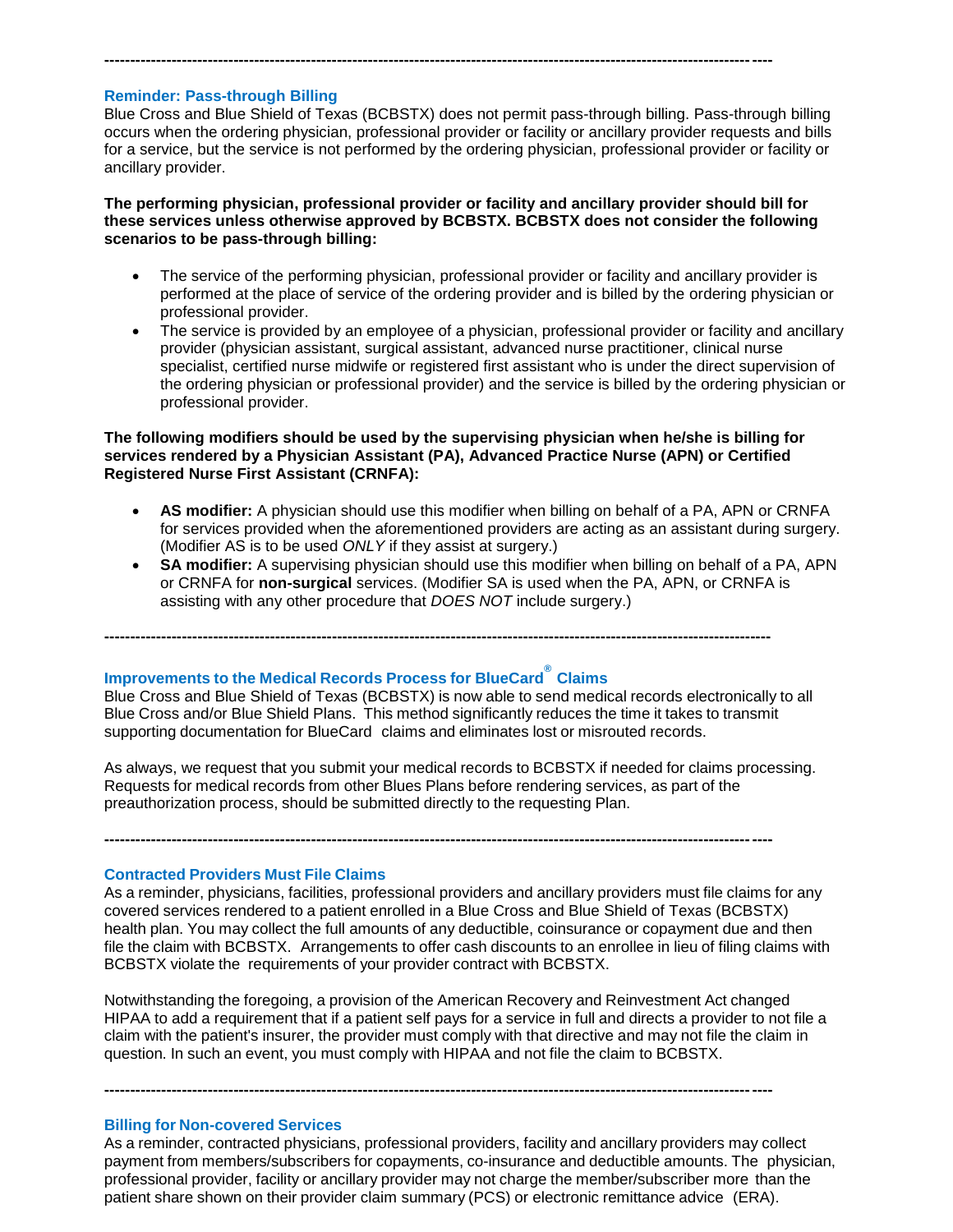In the event that Blue Cross and Blue Shield of Texas (BCBSTX) determines that a proposed service is not a covered service, the physician, professional provider, facility or ancillary provider must inform the member/subscriber in writing in advance. This will allow the physician, professional, facility or ancillary provider to bill the member/subscriber for the non-covered service rendered.

In no event shall a contracted physician, professional provider, facility or ancillary provider collect payment from the subscriber for identified hospital acquired conditions and/or serious reportable events.

**---------------------------------------------------------------------------------------------------------------------------------**

### **Avoidance of Delay in Claims Pending COB Information**

Blue Cross and Blue Shield of Texas (BCBSTX) receives thousands of claims each month that require unnecessary review for coordination of benefits (COB). What that means to our physicians, professional providers, facility and ancillary providers is a possible delay, or even denial of services, pending receipt of the required information from the member/subscriber.

**Here are some tips to help prevent claims processing delays when there is only one insurance carrier:**

- CMS-1500, box 11-d if there is no secondary insurance carrier, mark the "No" box.
- $\bullet$  Do not place anything in box 9, a through  $d$  this area is reserved for member information for a secondary insurance payer.

It is critical that no information appears in box 11-d or in box 9 a-d if there is only one insurance payer.

**---------------------------------------------------------------------------------------------------------------------------------**

### **Flucelvax Quadrivalent Billing Update**

The American Medical Association released  $\text{CPT}^\circledast$  code 90674 (Influenza virus vaccine, quadrivalent [ccIIV4], derived from cell cultures, subunit, preservative and antibiotic free, 0.5 mL dosage), which best describes Flucelvax Quadrivalent – a new flu vaccine for the 2016-2017 flu season. This code will be effective Jan. 1, 2017. Until the effective date, Blue Cross and Blue Shield of Texas (BCBSTX) feels Flucelvax Quadrivalent is appropriately billed with CPT code 90749.

**-----------------------------------------------------------------------------------------------------------------------------**

#### **Implantable Device Versus Medical Supply/Material**

We have received a number of questions from providers about billing for implants. To help address the topic, we have provided a reminder about the National Uniform Billing Committee definition of an implant.

### **National Uniform Billing Committee (NUBC) definition of an implant:**

- Revenue Code 274 Prosthetic/orthotic devices
- Revenue Code 275 Pacemaker
- Revenue Code 278 Other Implants

An implantable device is that which is implanted, such as a piece of tissue, a tooth, a pellet of medicine, or a tube or needle containing radioactive substance, a graft or an insert. Also included are liquid and solid plastic materials used to augment tissues or to fill in areas traumatically or surgically removed. Also included is an object or material partially or totally inserted or grafted into the body for prosthetic, therapeutic or diagnostic purposes.

Examples of other implants reported under revenue code 278 include stents, artificial joints, shunts, grafts, pins, plates, screws, anchors and radioactive seeds (not an all-inclusive list).

Supplies that are not implantable should be submitted as supply charges. In conjunction, a device is not a "material or supply furnished incident to a service." Items used as routine supplies should not be submitted as an implant. Guide wires, catheters and clips that are used during surgery but do not remain in the body are used the same way as an instrument and are not "implanted" should not be submitted as an implant.

Additional reference and definition of implantable devices, supplies and material can be located in the UB04 Editor and the website of the implantable device's manufacturer.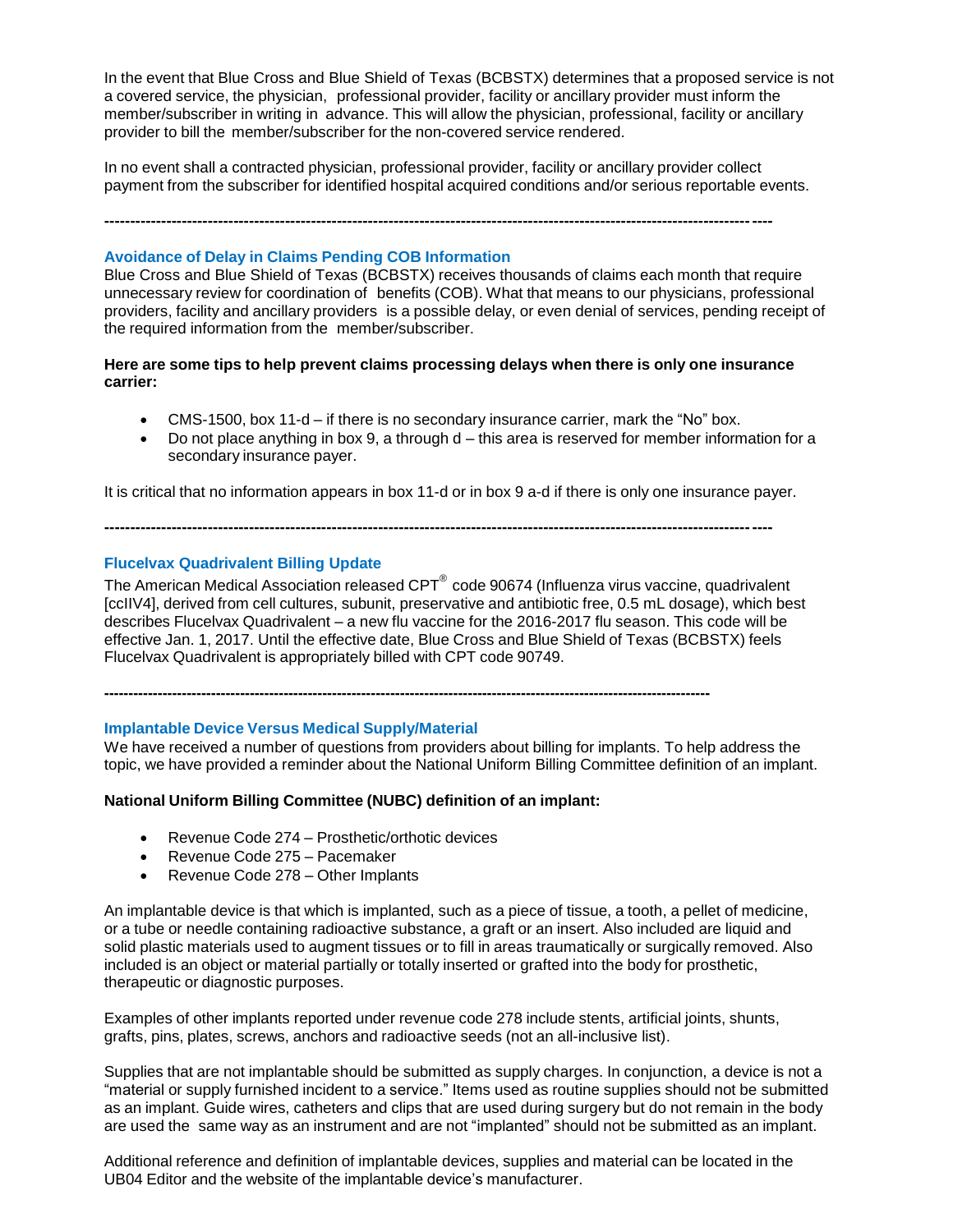## **Online Portal Applications Help Expedite Administrative Workflows**

Does your office or organization ever ask: **"Is this patient eligible for Blue Cross and Blue Shield Texas (BCBSTX) benefits? Does this service require preauthorization? or How did my claim process?"** If so, these questions and so many more can be answered in a matter of seconds with a few key strokes using an online portal application, such as Availity®.

Electronic options deliver real-time resolutions, avoiding disapproved services and optimizing your payment. You can confirm patient coverage, preauthorize services and post payments with a few simple clicks.

#### **Not only can you conduct HIPAA-compliant transactions online, using Availity you can also:**

**---------------------------------------------------------------------------------------------------------------------------------**

- Submit pre- and post-exam transactions
- Conduct pre-service requests
- Complete post-service reconciliations
- Update provider demographics
- Enroll for electronic remittance and fund transfers

If you have not registered and would like to learn more about Availity, and our online referral and preauthorization tool iExchange®, register for one of the [Back to Basics: Availity 101 webinars](https://www.bcbstx.com/provider/training/provider_education.html) being held weekly through December.

Additionally, for more advanced training of online tools, email a Provider Education Consultant at [PECS@bcbstx.com.](mailto:PECS@bcbstx.com)

**---------------------------------------------------------------------------------------------------------------------------------**

#### **Implantable Device Versus Medical Supply/Material**

We have received a number of questions from providers about billing for implants. To help address the topic, we have provided a reminder about the National Uniform Billing Committee definition of an implant.

#### **National Uniform Billing Committee (NUBC) definition of an implant:**

- Revenue Code 274 Prosthetic/orthotic devices
- Revenue Code 275 Pacemaker
- Revenue Code 278 Other Implants

An implantable device is that which is implanted, such as a piece of tissue, a tooth, a pellet of medicine, or a tube or needle containing radioactive substance, a graft or an insert. Also included are liquid and solid plastic materials used to augment tissues or to fill in areas traumatically or surgically removed. Also included is an object or material partially or totally inserted or grafted into the body for prosthetic, therapeutic or diagnostic purposes.

Examples of other implants reported under revenue code 278 include stents, artificial joints, shunts, grafts, pins, plates, screws, anchors and radioactive seeds (not an all-inclusive list).

Supplies that are not implantable should be submitted as supply charges. In conjunction, a device is not a "material or supply furnished incident to a service." Items used as routine supplies should not be submitted as an implant. Guide wires, catheters and clips that are used during surgery but do not remain in the body are used the same way as an instrument and are not "implanted" should not be submitted as an implant.

Additional reference and definition of implantable devices, supplies and material can be located in the UB04 Editor and the website of the implantable device's manufacturer.

### **---------------------------------------------------------------------------------------------------------------------------------**

#### **Hospitals, and Routine Services and Supplies**

Routine services and supplies are generally already included by the provider in charges related to other procedures or services. As such, these items are considered non-billable for separate reimbursement. The following guidelines may assist hospital personnel in identifying items, supplies, and services that are not separately billable. **This is not an all-inclusive list.**

Any supplies, items and services that are necessary or otherwise integral to the provision of a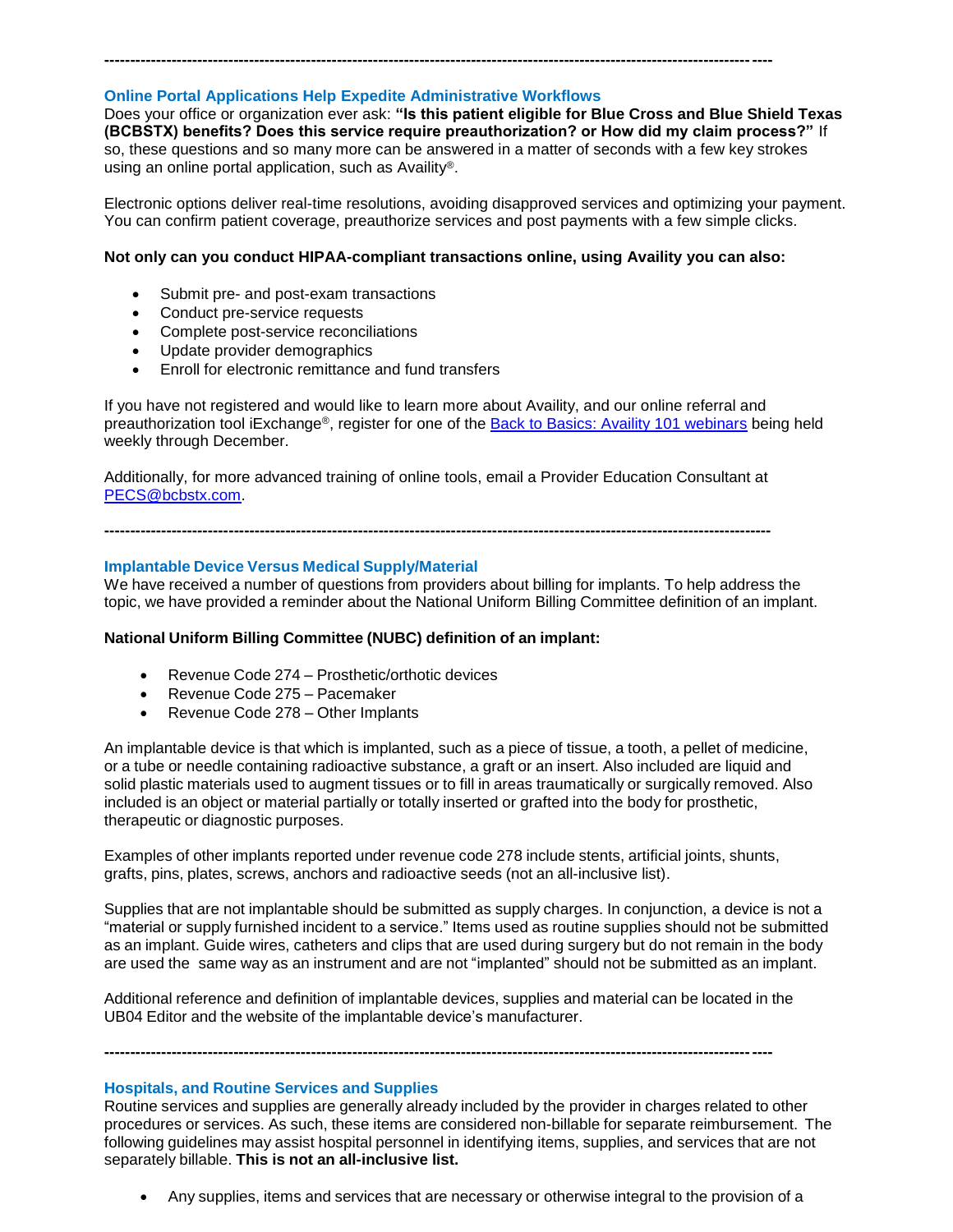specific service and/or the delivery of services in a specific location are considered routine services and not separately billable in the inpatient and outpatient environments.

- All items and supplies that may be purchased over-the-counter are not separately billable.
- All reusable items, supplies and equipment that are provided to all patients during an inpatient or outpatient admission are not separately billable.
- All reusable items, supplies and equipment that are provided to all patients admitted to a given treatment area or units are not separately billable.
- All reusable items, supplies and equipment that are provided to all patients receiving the same service are not separately billable.

**---------------------------------------------------------------------------------------------------------------------------------**

# **Clinical Resources**

#### **Coordination of Care Between Medical and Behavioral Health Providers**

Blue Cross and Blue Shield of Texas (BCBSTX) continually strives to promote coordination of member care between medical and behavioral health providers. We understand that communication between providers and their patients regarding the treatment and coordination of care can pose challenges.

#### **Here are few resources available to you through BCBSTX:**

#### **1. The Coordination of Care Form Available Online**

To provide assistance when coordinating care, BCBSTX has created [a Coordination of](http://www.bcbstx.com/provider/pdf/bh_coordination_care.pdf) Care form that is available online. This new form may help in communicating patient information, such as:

- To provide member treatment information **to** another treating provider
- To request member treatment information **from** another treating provider

It is important to note that a written release to share clinical information with members' medical providers must be obtained prior to the use of this form. BCBSTX recommends obtaining a written release prior to the onset of treatment.

If you are requesting member treatment information from another provider, it is recommended that the Patient Information and Referring Provider sections of the form be completed in order to expedite the care coordination process for the receiving provider.

#### **2. If You Need Help Finding Behavioral Health Providers for Your Patients**

Call the number on the back of members' BCBSTX ID cards to receive assistance in finding outpatient providers or behavioral health facilities.

#### **3. Behavioral Health or Medical Case Management Services**

If you believe a patient has complex health needs and could benefit from additional support and resources from a clinician, you can make a referral to one of the BCBSTX Case Management programs by calling the number on the back of the member's BCBSTX ID card. Case Management can also provide you and the member with information about additional resources provided by their insurance plan.

**---------------------------------------------------------------------------------------------------------------------------------**

**2015 Continuity and Coordination of Care Report Results, and Recommended Interventions**

Continuity and coordination of care is important to the care of members. Therefore, it is important that the Primary Care Physician (PCP) be kept informed of a member's condition and any treatment provided by specialist providers (SCP), ancillaries or other health care providers.

Blue Cross and Blue Shield Texas (BCBSTX) monitors the continuity and coordination of care between PCP and specialist providers across the health care network, at least annually. From 2014 Physician Office Review evaluations, opportunities were identified to improve communication between PCP and specialist consultations. The BCBSTX 2015 Provider Satisfaction Survey was modified to include questions related to continuity and coordination of care in order to better analyze strengths and opportunities.

**Specific questions were added to the following areas:**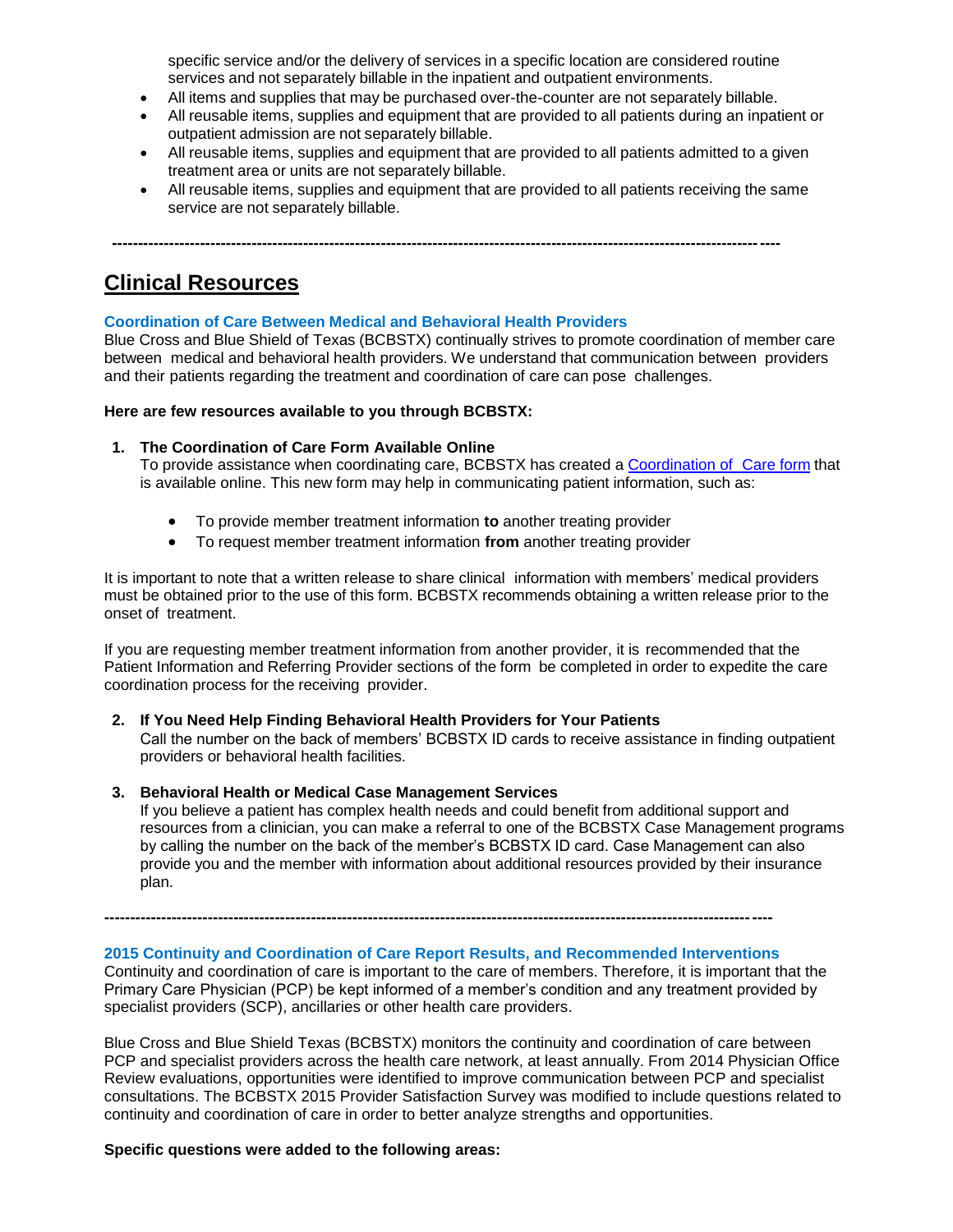- Referral to an ophthalmologist or optometrist for patients requiring a diabetic eye exam and receiving results
- Timely discharge summary data for patients who have been hospitalized is provided to practitioners and includes medication administration instructions

The audits from the Physician Office Review Program had high scores related to continuity and coordination of care. One consideration from the evaluation is that offices were randomly selected without knowledge of patients that required continuity and coordination services from other providers. This resulted in very small denominator of records to assess for continuity and coordination of care. Recommendation for future studies is that the methodology should be evaluated in order to generate a sample of members in need of continuity and coordination of care.

#### **In the 2015 Provider Satisfaction Survey the following items scored less than the target of 85 percent:**

- Receiving eye exam results from eye care professionals
- Receiving summary information after inpatient discharge
- Overall satisfaction with continuity of care

| <b>Survey Question</b>                                                                                                                 | Goal | <b>BCBSTX 2015 Score</b> |
|----------------------------------------------------------------------------------------------------------------------------------------|------|--------------------------|
| 33. Do ophthalmologists and optometrists inform you of<br>their findings after seeing patients you referred for diabetes<br>eye exams? |      | 77%                      |
| 34. When your patients are admitted to a hospital, are you<br>sent summary information after the discharge?                            |      | 72%                      |
| 35. When you receive hospital discharge information, does<br>it reach your office within five business days?                           | 85%  | 80%                      |
| 36. When you receive hospital discharge information, does<br>it contain adequate information about medications at<br>discharge?        |      | 88%                      |
| 40. Overall Satisfaction with Continuity of Care                                                                                       |      | 76%                      |

The findings of this survey recognize the barriers to care that impact continuity-of-care coordination and BCBSTX's HEDIS rates. The possibilities for improvements were identified to remove barriers impacting continuity and coordination of care.

#### **To support continuity and coordination of care, BCBSTX is recommending the following interventions:**

- 1. Specialists should provide a report to the Primary Care Physician summarizing the member's visit, the services provided and recommended follow-up treatment or needs.
- 2. Hospitals provide timely discharge summary reports to primary care physicians that include a synopsis of the stay, treatment or procedures done, follow-up needs and a list of discharge medications.

Please contact Quality Improvement Programs at 800-863-9798 with questions or comments.

**---------------------------------------------------------------------------------------------------------------------------------**

# **Electronic Options**

### **Reminder: Corrected Claim Request Change, Effective July 11, 2016**

As a reminder, effective July 11, 2016, corrected claim requests for previously adjudicated claims must be submitted as electronic replacement claims, or on the appropriate professional (CMS-1500) or institutional (UB-04) paper claim, and Claim Review form.

#### **Electronic Submission**

Electronic replacement claims should be submitted with the appropriate claim frequency code. Frequency code 7 will result in Blue Cross and Blue Shield of Texas (BCBSTX) adjudicating the original claim number (sometimes referred to as a Document Control Number, or DCN) with the corrections. The replacement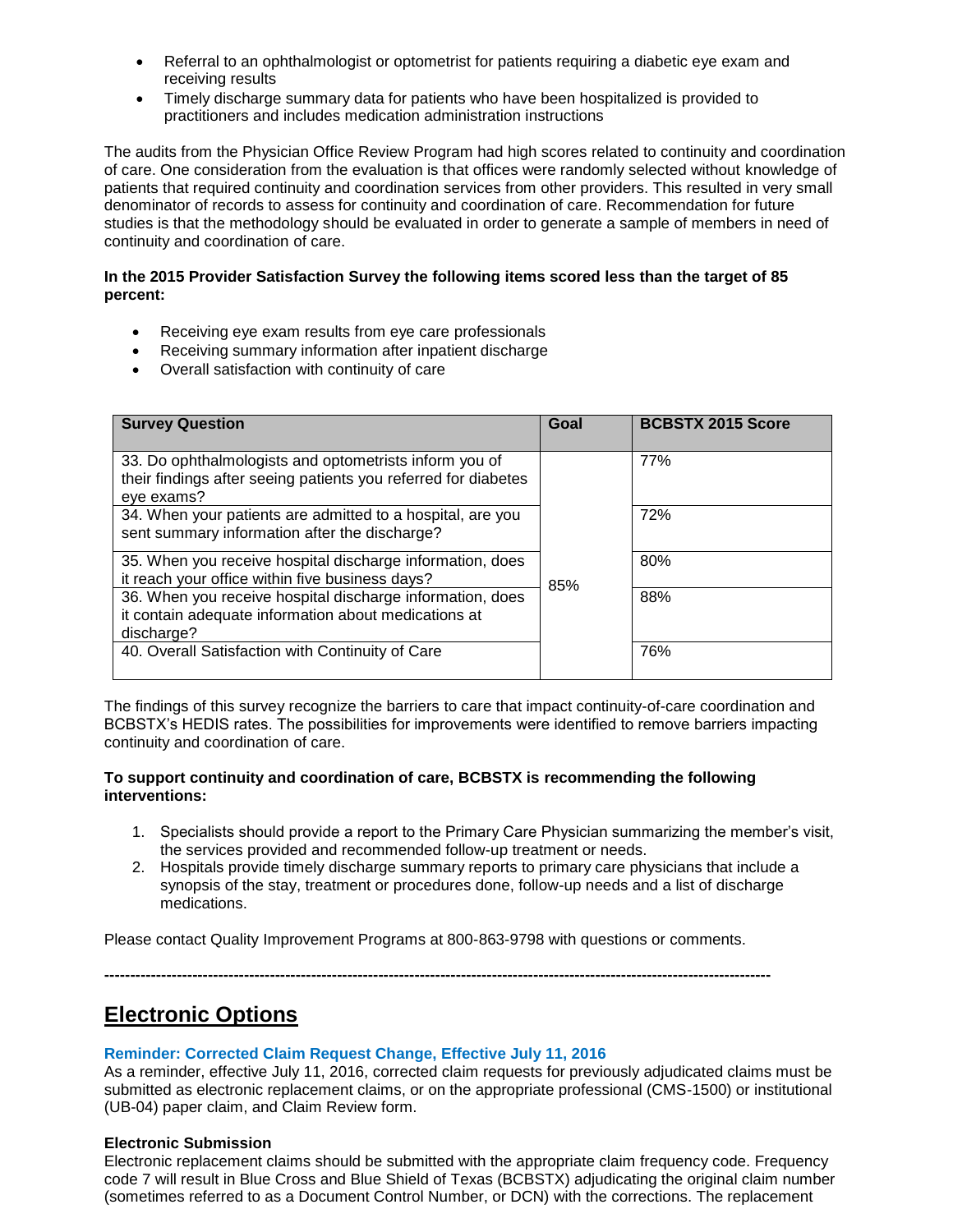claim will be issued a new BCBSTX claim number and subsequently deny based on the re-adjudication of the original claim.

**Note:** Claim corrections submitted without the appropriate frequency code will deny as a duplicate and the original BCBSTX claim number will not be adjudicated. See below for additional information on claim frequency codes and guidelines to assist you with when and how to use them for making corrections to electronic claims submitted to BCBSTX.

| <b>Claim Frequency Codes</b>                  |                                                                                                                                                |                                                                                                                                                    |                                                                                                                                                                          |
|-----------------------------------------------|------------------------------------------------------------------------------------------------------------------------------------------------|----------------------------------------------------------------------------------------------------------------------------------------------------|--------------------------------------------------------------------------------------------------------------------------------------------------------------------------|
| Code                                          | <b>Description</b>                                                                                                                             | <b>Filing Guidelines</b>                                                                                                                           | <b>Action</b>                                                                                                                                                            |
| 5 Late Charge(s)                              | Use to submit additional<br>charges for the same<br>date(s) of service as a<br>previous claim.                                                 | File electronically, as<br>usual. Include only the<br>additional late charges<br>that were not included<br>on the original claim.                  | BCBSTX will add the<br>late charges to the<br>previously processed<br>claim.                                                                                             |
| <b>7</b> Replacement of<br><b>Prior Claim</b> | Use to replace an entire<br>claim (all but identity<br>information).                                                                           | File electronically, as<br>usual. File the claim in<br>its entirety, including all<br>services for which you<br>are requesting<br>reconsideration. | <b>BCBSTX will replace</b><br>the original claim with<br>corrections and the<br>replacement claim will<br>be denied. Refer to<br>the original claim for<br>adjudication. |
| 8 Void/Cancel of<br><b>Prior Claim</b>        | Use to entirely eliminate<br>a previously submitted<br>claim for a specific<br>provider, patient, insured<br>and "statement covers<br>period." | File electronically, as<br>usual. Include all<br>charges that were on<br>the original claim.                                                       | BCBSTX will void the<br>original claim from<br>records, based on<br>request.                                                                                             |

#### **Paper Submission**

More than 98 percent of the claims BCBSTX receives from providers are submitted electronically. BCBSTX encourages all providers to use electronic options as the primary method for claim submission. There are several multi-payer web vendors available to providers. If you are a registered Availity® web portal user, you have access to submit direct data entry replacement claims electronically, at no additional cost.

As of July 11, 2016, any changes to a claim that are specified **only** on the Claim Review form (or via a letter) will be returned with a notice advising resubmission on the appropriate CMS-1500 or UB-04 paper claim form. Paper claim submitters are required to indicate "corrected claim" on the paper claim form and the accompanying Claim Review form.

**---------------------------------------------------------------------------------------------------------------------------------**

## **Pharmacy**

### **Reminder: Pharmacy Benefit Tips**

For Blue Cross and Blue Shield of Texas (BCBSTX) members with prescription drug benefits administered by Prime Therapeutics®, BCBSTX employs a number of industry-standard management strategies to ensure appropriate utilization of prescription drugs. These strategies can include formulary management, benefit design modeling, specialty pharmacy benefits, and clinical programs, among others. You can help us achieve these goals by:

#### **1. Prescribing Drugs Listed on the Formulary**

The BCBSTX formularies are provided as a guide to help in the selection of cost-effective drug therapy. Every major drug class is covered, although many of the formularies cover most generics and fewer brand name drugs. The lists also provide members with criteria for how drugs are selected, coverage considerations and dispensing limits. While these drug lists are a tool to help members maximize their prescription drug benefits, the final decision about what medications should be prescribed is between the health care provider and the patient.

BCBSTX formularies are regularly updated and can be found under [Pharmacy Program](http://www.bcbstx.com/provider/pharmacy/index.html) on the BCBSTX provider website.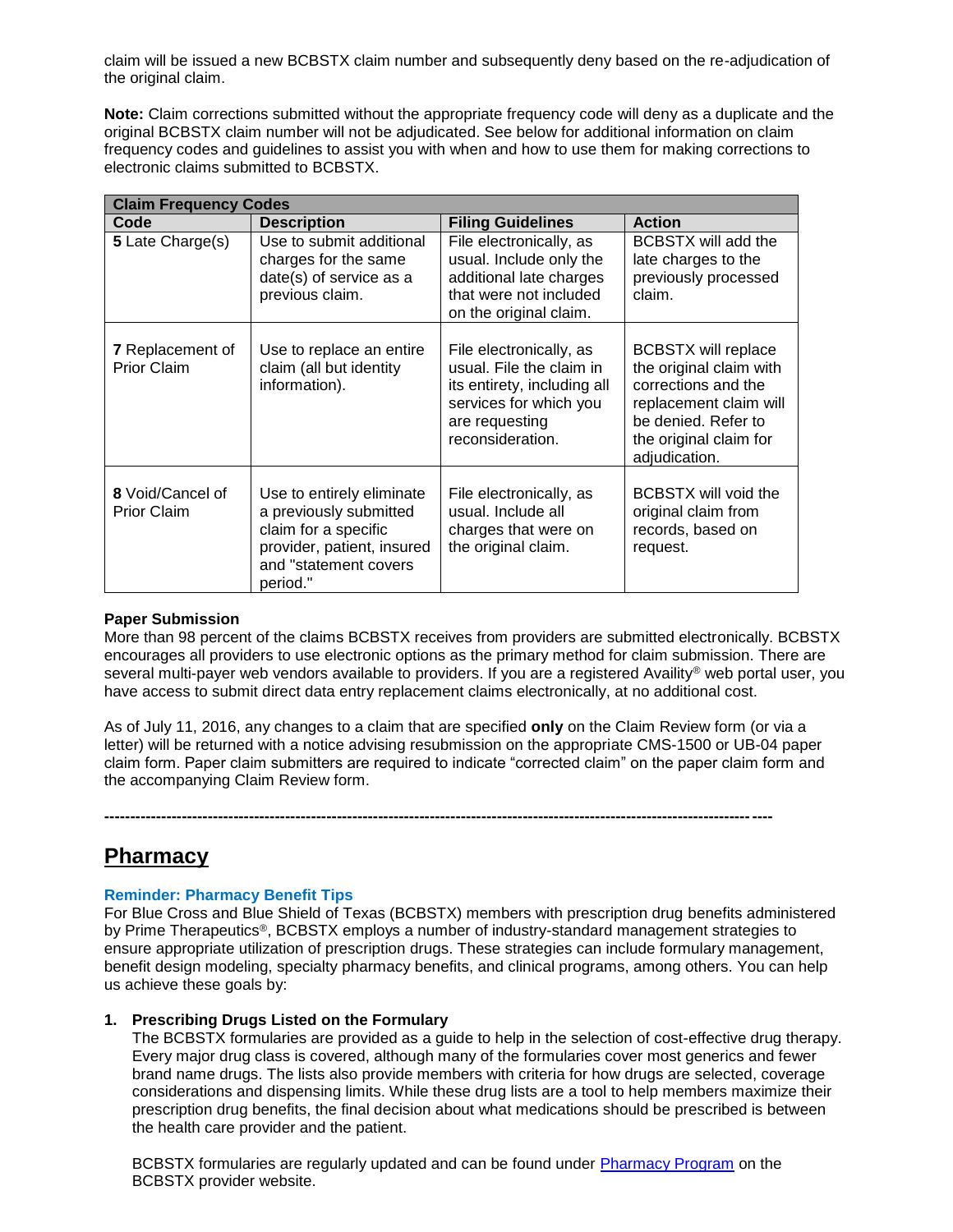**Note:** For members with Medicare Part D or Medicaid coverage, the drug lists can be found on the plan's website:

- Blue Cross MedicareRx (PDP)<sup>SM</sup>: [bcbstx.com/medicare/part\\_d\\_druglist.html](http://www.bcbstx.com/medicare/part_d_druglist.html)
- Blue Cross Medicare Advantage (HMO)<sup>SM</sup> and (PPO)<sup>SM</sup>: [bcbstx.com/medicare/mapd\\_drug\\_coverage.html](http://www.bcbstx.com/medicare/mapd_drug_coverage.html)
- Blue Cross Medicare Advantage Dual Care (HMO SNP)<sup>SM</sup>: [bcbstx.com/medicare/snp\\_drug\\_coverage.html](http://www.bcbstx.com/medicare/snp_drug_coverage.html)
- Texas STAR: [bcbstx.com/star/prescription-drugs/drug-coverage](http://www.bcbstx.com/star/prescription-drugs/drug-coverage)
- Texas CHIP: [bcbstx.com/chip/prescription-drugs/drug-coverage](http://www.bcbstx.com/chip/prescription-drugs/drug-coverage)

#### **2. Reminding Patients of Covered Preventive Medications**

Many BCBSTX health plans include coverage at no cost to the member for certain prescription drugs, women's contraceptive products and over-the-counter (OTC) medicines used for preventive care services.\*

- ACA \$0 Preventive Drug List: [bcbstx.com/pdf/rx/rx-aca-prev-list-tx.pdf](http://www.bcbstx.com/pdf/rx/rx-aca-prev-list-tx.pdf)
- Women's Contraceptive Coverage List: [bcbstx.com/pdf/rx/contraceptive-list-tx.pdf](http://www.bcbstx.com/pdf/rx/contraceptive-list-tx.pdf)

*\*Not available for all plans. Members should call the customer service number on their ID card to help determine what benefits may be available, including any requirements, limitations or exclusions that apply. Please refer to the member's certificate of coverage.*

#### **3. Submitting Necessary Prior Authorization Requests**

For some medications, the member's plan may require certain criteria to be met before prescription drug coverage may be approved. You will need to complete the necessary prior authorization request and submit it to BCBSTX. More information about these requirements can be found under [Pharmacy](http://www.bcbstx.com/provider/pharmacy/index.html) [Program](http://www.bcbstx.com/provider/pharmacy/index.html) on the BCBSTX provider website.

#### **4. Assisting Members with Formulary Exceptions**

If the medication you wish to prescribe is not on your patient's drug or the preventive care lists, a formulary exception can be requested. You can call the customer service number on the member's ID card to start the process, or complete the online form at: [myprime.com/en/coverage-exception](http://www.myprime.com/en/coverage-exception-form.html)[form.html.](http://www.myprime.com/en/coverage-exception-form.html)

Visit the [Pharmacy Program](http://www.bcbstx.com/provider/pharmacy/index.html) section of our website for more information.

*Prime Therapeutics, LLC, is a pharmacy benefit management company. BCBSTX contracts with Prime to provide pharmacy benefit management, prescription home delivery and specialty pharmacy services. BCBSTX, as well as several independent Blue Cross and Blue Shield Plans, has an ownership interest in Prime.* 

*The information mentioned here is for informational purposes only and is not a substitute for the independent medical judgment of a physician. Physicians are to exercise their own medical judgment. Pharmacy benefits and limits are subject to the terms set forth in the member's certificate of coverage which may vary from the limits set forth above. The listing of any particular drug or classification of drugs is not a guarantee of benefits. Members should refer to their certificate of coverage for more details, including benefits, limitations and exclusions. Regardless of benefits, the final decision about any medication is between the member and their health care provider.*

#### **Dispensing QVT (Quantity Versus Time) Limits**

To help minimize health risks and to improve the quality of pharmaceutical care, dispensing QVT limits have been placed on select prescription medications. The limits are based upon the U.S. Federal Drug Administration and medical guidelines as well as the drug manufacturer's package insert.

Access the Standard Drug List [Dispensing](https://www.bcbstx.com/pdf/rx/rx_dispensing_limits_std_tx.pdf) Limits and Generics Plus Drug List [Dispensing](https://www.bcbstx.com/pdf/rx/rx_dispensing_limits_gen_tx.pdf) Limits documents online.

**---------------------------------------------------------------------------------------------------------------------------------**

**---------------------------------------------------------------------------------------------------------------------------------**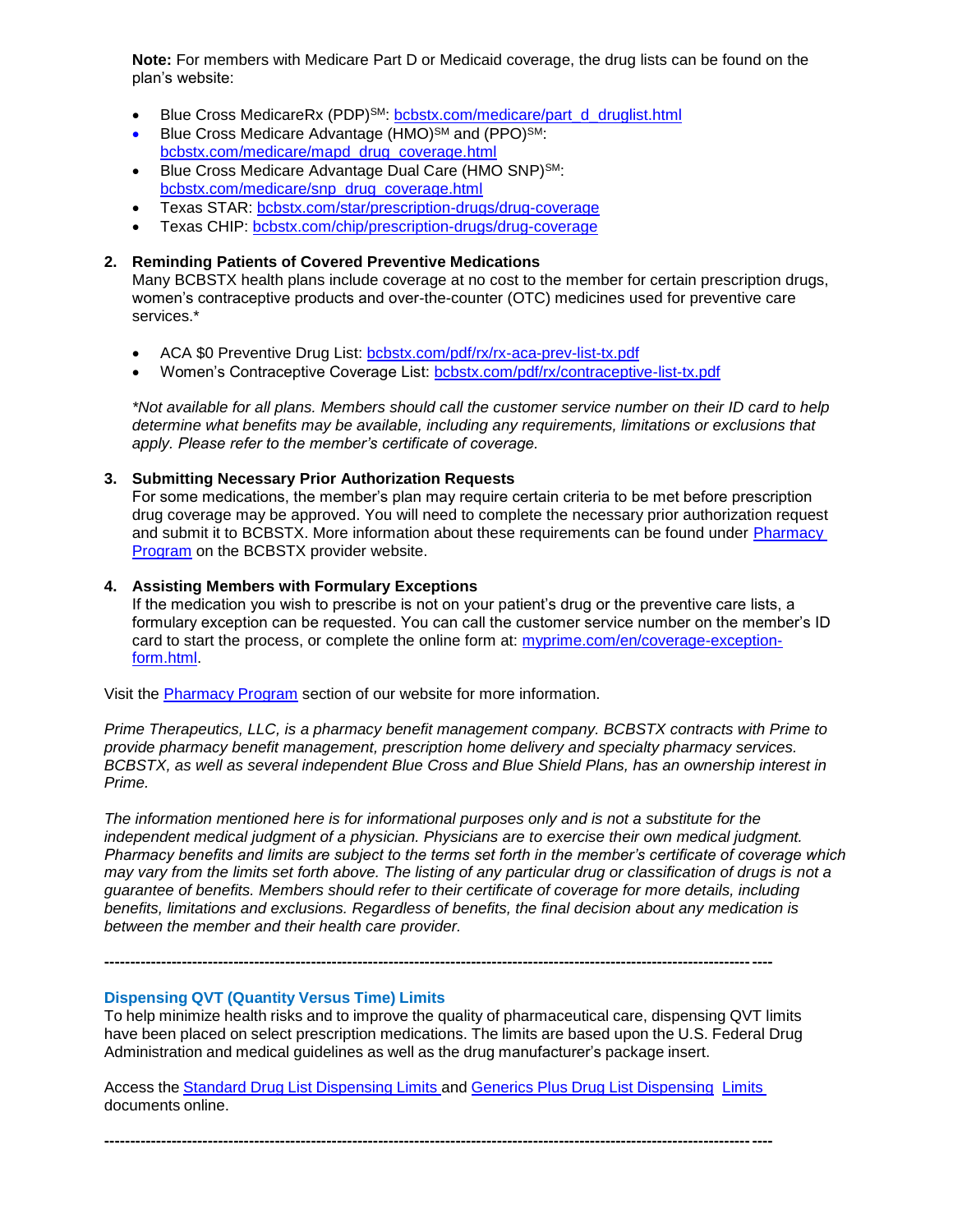#### **Prescription Drug Lists**

Throughout the year, the Blue Cross and Blue Shield of Texas (BCBSTX) Clinical Pharmacy department frequently reviews the prescription drug lists. Tier placement decisions for each drug on the list follow a precise process, with several committees reviewing efficacy, safety and cost of each drug.

For current drug updates, visit Pharmacy [Program/Prescription](http://www.bcbstx.com/provider/pharmacy/rx_list.html) Drug List and Prescribing Guidelines on the BCBSTX provider website.

**---------------------------------------------------------------------------------------------------------------------------------**

**---------------------------------------------------------------------------------------------------------------------------------**

# **Provider General Information**

### **Provider Training**

BCBSTX is proud to offer complimentary educational webinar sessions. These online training sessions give you the flexibility to attend live sessions. Provider billers, utilization areas and administrative departments will benefit from these webinars. Please visit [Education and Reference](http://www.bcbstx.com/provider/training/index.html) on the [bcbstx.com/provider](http://www.bcbstx.com/provider/index.html) website to view what is available and sign up for training sessions.

#### **Reminder: Medicare Marketing Guidelines for Providers**

The 2017 Centers for Medicare & Medicaid Services (CMS) Annual Election Period for beneficiaries is fast approaching. For those providers who have contracted with Blue Cross and Blue Shield of Texas (BCBSTX) to provide services to our Blue Cross Medicare Advantage (HMO)<sup>SM</sup> or Blue Cross Medicare Advantage (PPO)SM members, it's important to keep in mind the rules established by CMS when marketing to potential new members.

You may not be planning specific marketing activities, but what if a patient asks for information or advice? **Remaining neutral when assisting with enrollment decisions is essential.** See below for a partial listing of additional "Dos" and "Don'ts" for contracted providers, as specified within the CMS Medicare Marketing Guidelines (MMG) for contract year 2017 (excerpted from the section on Provider-based Activities):

| DO: |                                                                                                                                                                                                                                             | DON'T:                                                                                                                                         |
|-----|---------------------------------------------------------------------------------------------------------------------------------------------------------------------------------------------------------------------------------------------|------------------------------------------------------------------------------------------------------------------------------------------------|
|     | Provide the names of Plans/Part D sponsors<br>with which [you] contract and/or participate<br>(see MMG section 70.11.2 for additional<br>information on provider affiliation)                                                               | Accept Medicare enrollment applications<br>Make phone calls or direct, urge or attempt to<br>persuade beneficiaries to enroll in a specific    |
|     | Provide information and assistance in applying<br>for the LIS*                                                                                                                                                                              | plan based on financial or any other interests<br>of the provider                                                                              |
| ٠   | Make available and/or distribute plan<br>marketing materials in common areas                                                                                                                                                                | Mail marketing materials on behalf of<br>Plans/Part D Sponsors                                                                                 |
|     | Refer [your] patients to other sources of<br>information, such as SHIPs** plan marketing<br>representatives, [the] State Medicaid Office,<br>local Social Security Office, CMS' website at                                                  | Offer inducements (e.g., free health<br>screenings, cash, etc.) to persuade<br>beneficiaries to enroll in a particular plan or<br>organization |
|     | medicare.gov or 800-MEDICARE                                                                                                                                                                                                                | Accept compensation directly or indirectly<br>from the plan for enrollment activities                                                          |
| ٠   | Share information with patients from CMS'<br>website, including the 'Medicare and You'<br>Handbook or 'Medicare Options Compare'<br>(from medicare.gov), or other documents that<br>were written by or previously approved by<br><b>CMS</b> | Distribute materials/applications within an<br>$\bullet$<br>exam room setting                                                                  |

The above list provides just a sampling of important points for your convenience. For a more in-depth review of the guidelines that are applicable to providers, please refer to the Provider Medicare Marketing [Guidelines](http://www.bcbstx.com/provider/pdf/medicare_marketing_guidelines.pdf) excerpt.

If you have questions about these guidelines or are planning marketing activities, please refer to the [Managed Care Marketing](https://www.cms.gov/Medicare/Health-Plans/ManagedCareMarketing/index.html) page on CMS' website.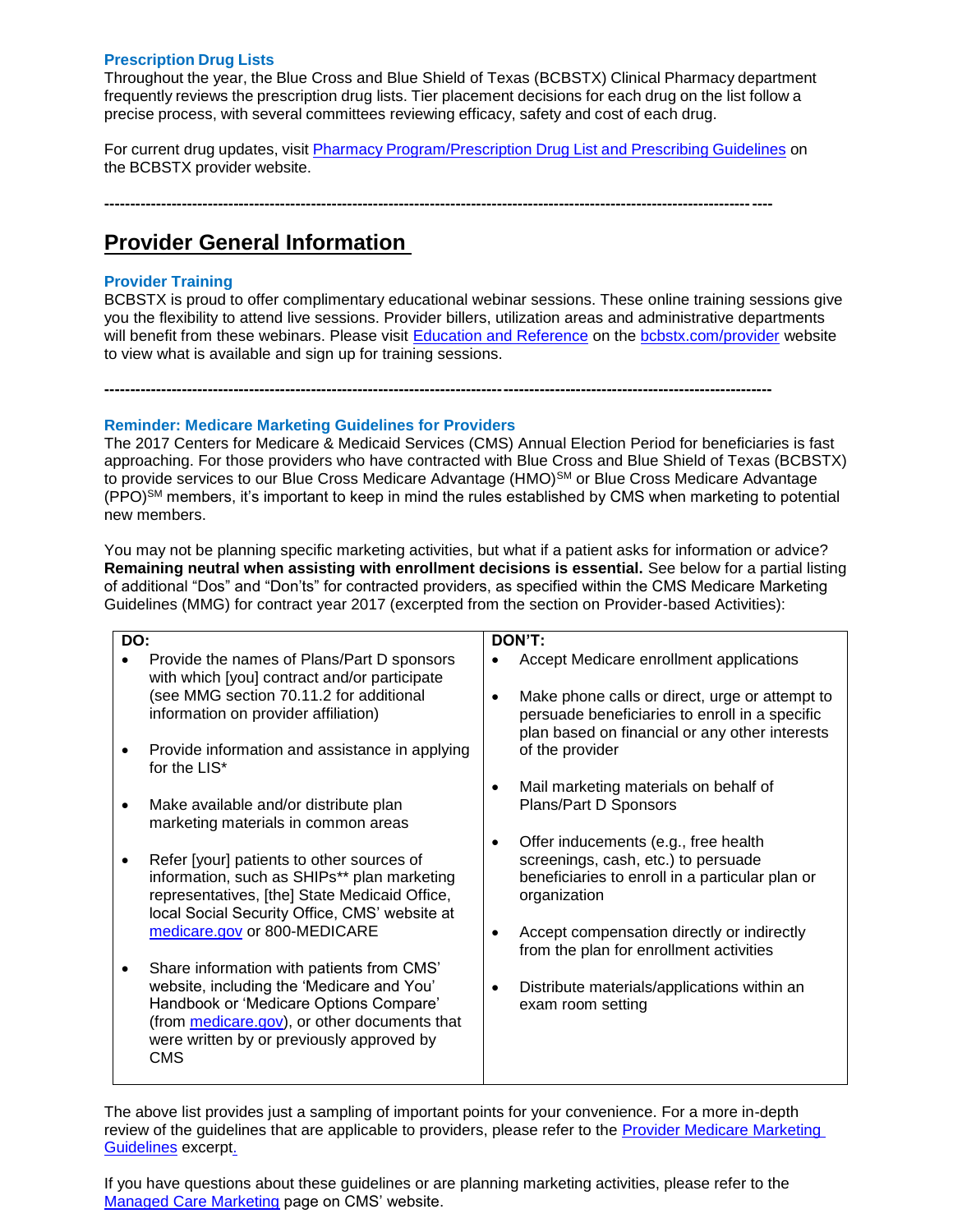\*LIS refers to low-income subsidy \*\*SHIPs are Senior Health Insurance Assistance Programs

*This material is provided for informational purposes only and is not the provision of legal advice. If you have any legal questions with respect to CMS rules or regulations, you should seek the advice of legal counsel.* 

**---------------------------------------------------------------------------------------------------------------------------------**

#### **After-hours Access Is Required**

Blue Cross and Blue Shield of Texas (BCBSTX) requires that primary care physicians, specialty care physicians, professional providers, and facility and ancillary providers provide urgent care, and emergency care or coverage for care 24 hours a day, seven days a week. Providers must have a verifiable mechanism in place, for immediate response, for directing patients to alternative after-hours care based on the urgency of the patient's need.

#### **Acceptable after-hours access mechanisms may include:**

- An answering service that offers to call or page the physician or on-call physician;
- a recorded message that directs the patient to call the answering service and the phone number is provided; or
- a recorded message that directs the patient to call or page the physician or on-call physician and the phone number is provided.

For more detail, please refer to the provider [manuals](https://www.bcbstx.com/provider/gri/index.html) for **Blue Choice PPO**SM **Physician, Professional Provider and Facility and Ancillary Provider Manual** (Section B) and Blue Essential ( formerly known as **HMO Blue Texas**SM**),Blue Advantage HMO**SM**, Blue Premier Physician, Professional Provider, Facility and Ancillary Provider Manual** (Section B) available in the Education & Reference section of our provider website. Click on the "Manual" link (note, a password is required).

**---------------------------------------------------------------------------------------------------------------------------------**

#### **Medical Record Requests: Include Our Letter as Your Cover Sheet**

When you receive a letter from Blue Cross and Blue Shield of Texas (BCBSTX) requesting additional information, such as medical records or certificates of medical necessity, please utilize the letter as a cover sheet when sending the requested information to us.

This letter contains a barcode in the upper right corner to help ensure that the information you send is matched directly to the appropriate file and/or claim. Do not submit a Claim Review form in addition to the letter, as this could delay the review process.

Thank you for your cooperation!

**---------------------------------------------------------------------------------------------------------------------------------**

#### **Quest Diagnostics, Inc., Is the Exclusive HMO and Preferred Statewide PPO Clinical Reference Lab Provider**

Quest Diagnostics, Inc., is the **exclusive** outpatient clinical reference laboratory provider for Blue Essentials<sup>SM</sup> (formerly known as HMO Blue Texas<sup>SM)</sup> members and Blue Advantage HMO<sup>SM</sup> subscribers<sup>\*</sup> and the *preferred statewide* outpatient clinical reference laboratory provider for Blue Cross and Blue Shield of Texas (BCBSTX) Blue Choice PPO<sup>SM</sup> subscribers. This arrangement excludes lab services provided during emergency room visits, inpatient admissions and outpatient day surgeries (hospital and free-standing ambulatory surgery centers).

#### **Quest Diagnostics Offers:**

- On-line scheduling for Quest Diagnostics' Patient Service Center (PSC) locations. To schedule a patient PSC appointment, log onto [QuestDiagnostics.com/patient](http://www.questdiagnostics.com/home/patients) or call **888-277-8772**.
- Convenient patient access to more than 195 patient service locations.
- 24/7 access to electronic lab orders, results and other office solutions through *Care360® Labs and Meds*.

For more information about Quest Diagnostics lab testing solutions or to establish an account, contact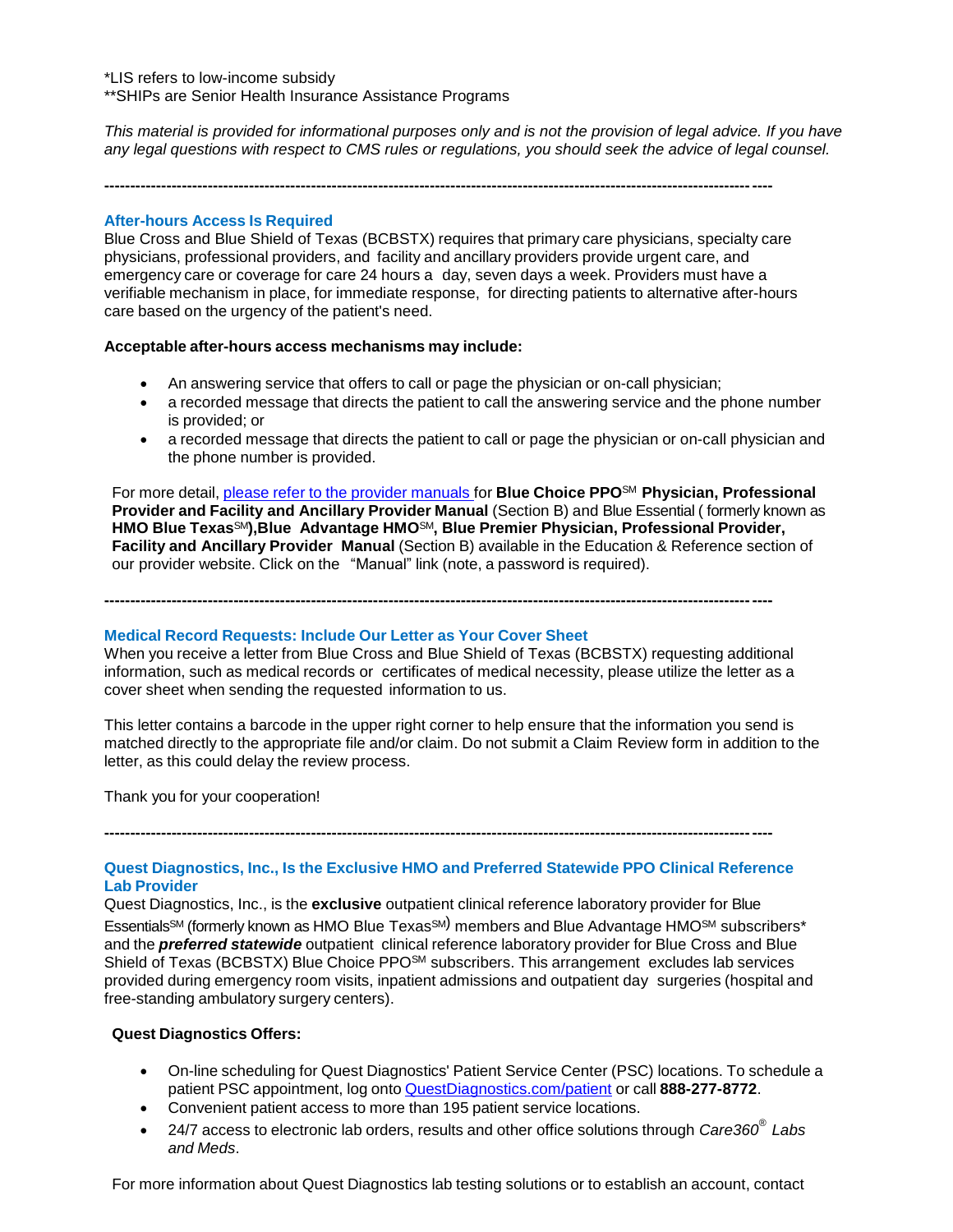your Quest Diagnostics Physician Representative or call **866-MY-QUEST** (866-697-8378).

For physicians, professional providers or facility and ancillary providers located in the HMO capitated lab counties, only the lab services/tests indicated on the Reimbursable Lab Services list will be reimbursed on a fee-for-service basis if performed in the physician's, professional provider's or facility or ancillary provider's office for Blue Essentials (formerly known as HMO Blue Texas) members. Please note all other lab services/tests performed in the physician's, professional provider's or facility or ancillary provider's offices will not be reimbursed. You can access the county listing and the Reimbursable Lab Services list in the General [Reimbursement Information](https://www.bcbstx.com/provider/gri/index.html) section located under the Standards and Requirements tab.

*\*Note: Physicians, professional providers or facility and ancillary providers who are contracted/affiliated with a capitated IPA/medical group and physicians, professional providers or facility or ancillary providers who are not part of a capitated IPA/medical group but who provide services to a member/subscriber whose PCP is a member of a capitated IPA/medical group must contact the applicable IPA/medical group for instructions regarding outpatient laboratory services.*

#### **Medical Policy Disclosure**

New or revised medical policies, when approved, will be posted on the Blue Cross and Blue Shield of Texas (BCBSTX) provider website on the 1st or 15th day of each month. Those medical policies requiring disclosure will become effective 90 days from the posting date. Medical policies that do not require disclosure will become effective 15 days after the posting date. The specific effective date will be noted for each medical policy that is posted.

To view active and pending medical policies go to [bcbstx.com/provider](https://www.bcbstx.com/provider/) and click on the Standards & Requirements tab, then click on the Medical [Policies](http://www.medicalpolicy.hcsc.net/medicalpolicy/disclaimer?corpEntCd=TX1) offering. After reading and agreeing to the disclaimer, you will then have access to active and pending medical policies.

**---------------------------------------------------------------------------------------------------------------------------------**

**---------------------------------------------------------------------------------------------------------------------------------**

#### **Draft Medical Policy Review**

In an effort to streamline the medical policy review process, you can view draft medical policies on the Blue Cross and Blue Shield of Texas (BCBSTX) provider website and provide your feedback online. If there are any draft medical policies to review, these documents will be made available for your review around the 1st and the 15th of each month with a review period of approximately two weeks.

To view draft [medical](http://www.medicalpolicy.hcsc.net/medicalpolicy/disclaimer?corpEntCd=TX1) policies go to our provider website and click on the Standards & Requirements tab, then click on the Medical Policies offering. After reading and agreeing to the disclaimer, you will then have access to view any draft medical policies, if available.

**---------------------------------------------------------------------------------------------------------------------------------**

#### **No Additional Medical Records Needed**

Physicians, professional providers or facility or ancillary provider who have received an approved predetermination (which establishes medical necessity of a service) or have obtained a radiology quality initiative (RQI) from AIM Specialty Health need not submit additional medical records to Blue Cross and Blue Shield of Texas (BCBSTX). In the event that additional medical records are needed to process a claim on file, BCBSTX will request additional medical records at that time.

Predetermination does not guarantee payment. All payments are subject to determination of the insured person's eligibility, payment of required deductibles, copayments and coinsurance amounts, eligibility of charges as covered expenses, application of the exclusions and limitations, and other provisions of the policy at the time services are rendered.

**---------------------------------------------------------------------------------------------------------------------------------**

# **Rights and Responsibilities**

**Blue Choice PPOSM Subscribers/Blue Advantage HMOSM Member Rights and Responsibilities** As a provider for Blue Cross and Blue Shield of Texas (BCBSTX), you are obligated to be aware of subscribers'/members' rights and informed of subscribers' responsibilities. Our health plan subscribers/members may refer to their benefit booklet for a listing of their rights and responsibilities, which are also included below; you can also access these documents on our website at [bcbstx.com.](https://www.bcbstx.com/)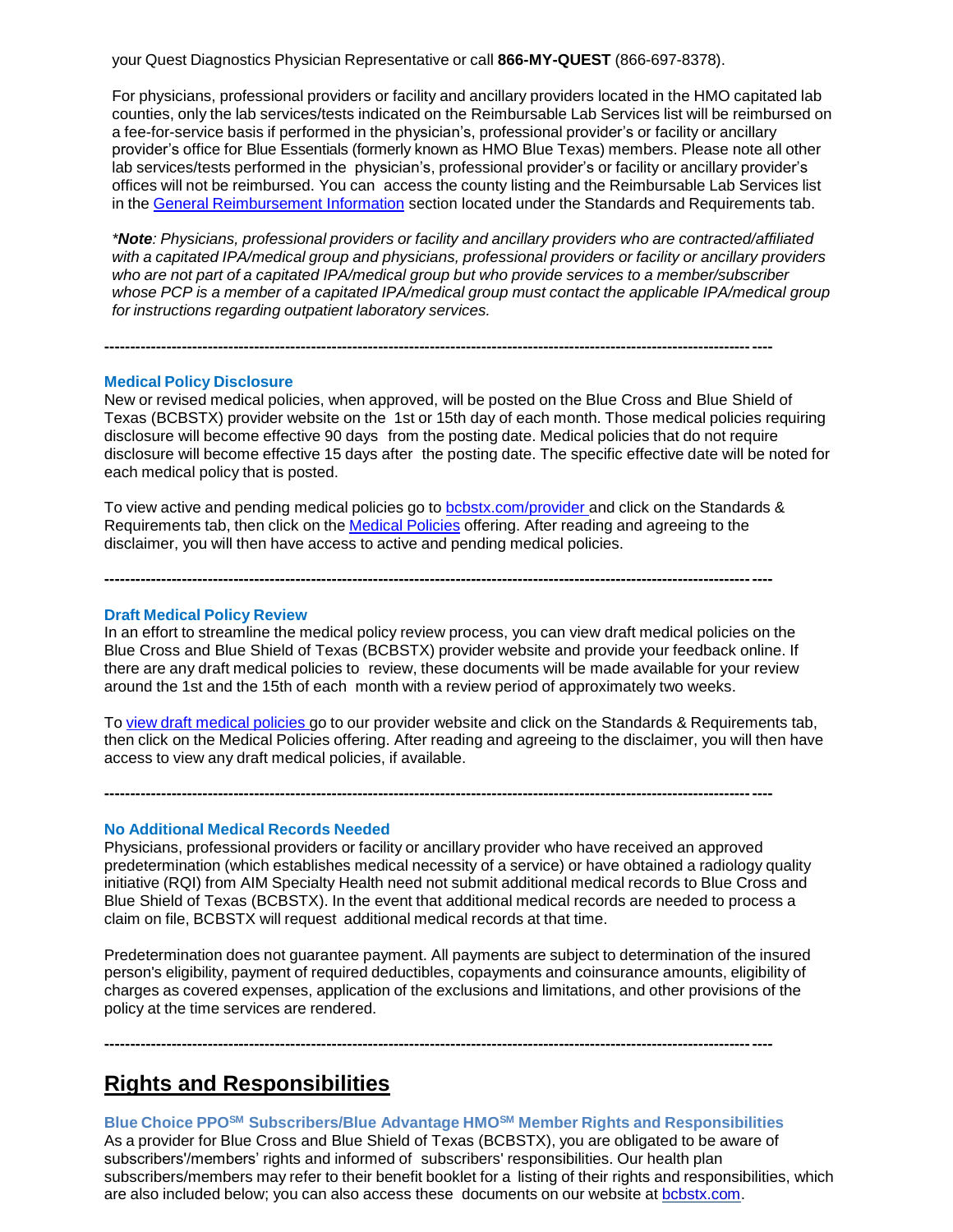| <b>Rights</b>                                                                                                                                                                                                                                                                                                                        | <b>Responsibilities</b>                                                                                                                          |  |
|--------------------------------------------------------------------------------------------------------------------------------------------------------------------------------------------------------------------------------------------------------------------------------------------------------------------------------------|--------------------------------------------------------------------------------------------------------------------------------------------------|--|
| Subscriber(s)/Member(s)                                                                                                                                                                                                                                                                                                              | Subscriber(s)/Member(s)                                                                                                                          |  |
| You have the right to:                                                                                                                                                                                                                                                                                                               | You have the responsibility to:                                                                                                                  |  |
| Receive information about<br>the organization, its services,<br>its practitioners and<br>providers and subscribers'<br>rights and responsibilities.<br>Make recommendations<br>regarding the organization's<br>subscribers' rights and<br>responsibilities policy.                                                                   | Provide, to the extent<br>possible, information that your<br>health benefit plan and<br>practitioner/provider need, in<br>order to provide care. |  |
| Participate with practitioners<br>in making decisions about<br>your health care.                                                                                                                                                                                                                                                     | Follow the plans and<br>$\bullet$<br>instructions for care you have<br>agreed to with your<br>practitioner.                                      |  |
| Be treated with respect and<br>recognition of your dignity<br>and your right to privacy.<br>A candid discussion of<br>appropriate or medically<br>necessary treatment options<br>for your condition, regardless<br>of cost or benefit coverage.<br>Voice complaints or appeals<br>about the organization or the<br>care it provides. | Understand your health<br>problems and participate in<br>the development of mutually<br>agreed upon treatment goals,<br>to the degree possible.  |  |

### **Member Rights – You Have the Right to:**

- Receive information about the organization, its services, its practitioners and providers and members' rights and responsibilities.
- Make recommendations regarding the organization's members' rights and responsibilities policy.
- Participate with practitioners in making decisions about your health care.
- Be treated with respect and recognition of your dignity and your right to privacy.
- A candid discussion of appropriate or medically necessary treatment options for your condition, regardless of cost or benefit coverage.
- Voice complaints or appeals about the organization or the care it provides.

## **Member Rights – You Have the Responsibility to:**

- Meet all eligibility requirements of your employer and the Health Maintenance Organization (HMO).
- Identify yourself as an HMO member by presenting your ID card and pay the copayment at the time of service for network benefits.
- Establish a physician/patient relationship with your primary care physician (PCP) and seek your PCP's medical advice/referral for network services prior to receiving medical care, unless it is an emergency situation or services are performed by your HMO participating OBGyn.
- Provide, to the extent possible, information that the HMO and practitioner/providers need, in order to care for you. Including changes in your family status, address and phone numbers within 31 days of the change.
- Understand the medications you are taking and receive proper instructions on how to take them.
- Notify your primary care physician or HMO plan within 48 hours or as soon as reasonably possible after receiving emergency care services.
- Communicate complete and accurate medical information to health care providers.
- Call in advance to schedule appointments with your network provider and notify them prior to canceling or rescheduling appointments.
- Read your coverage documents for information about benefits, limitations, and exclusions.
- Ask questions and follow instructions and guidelines given by your provider to achieve and maintain good health.